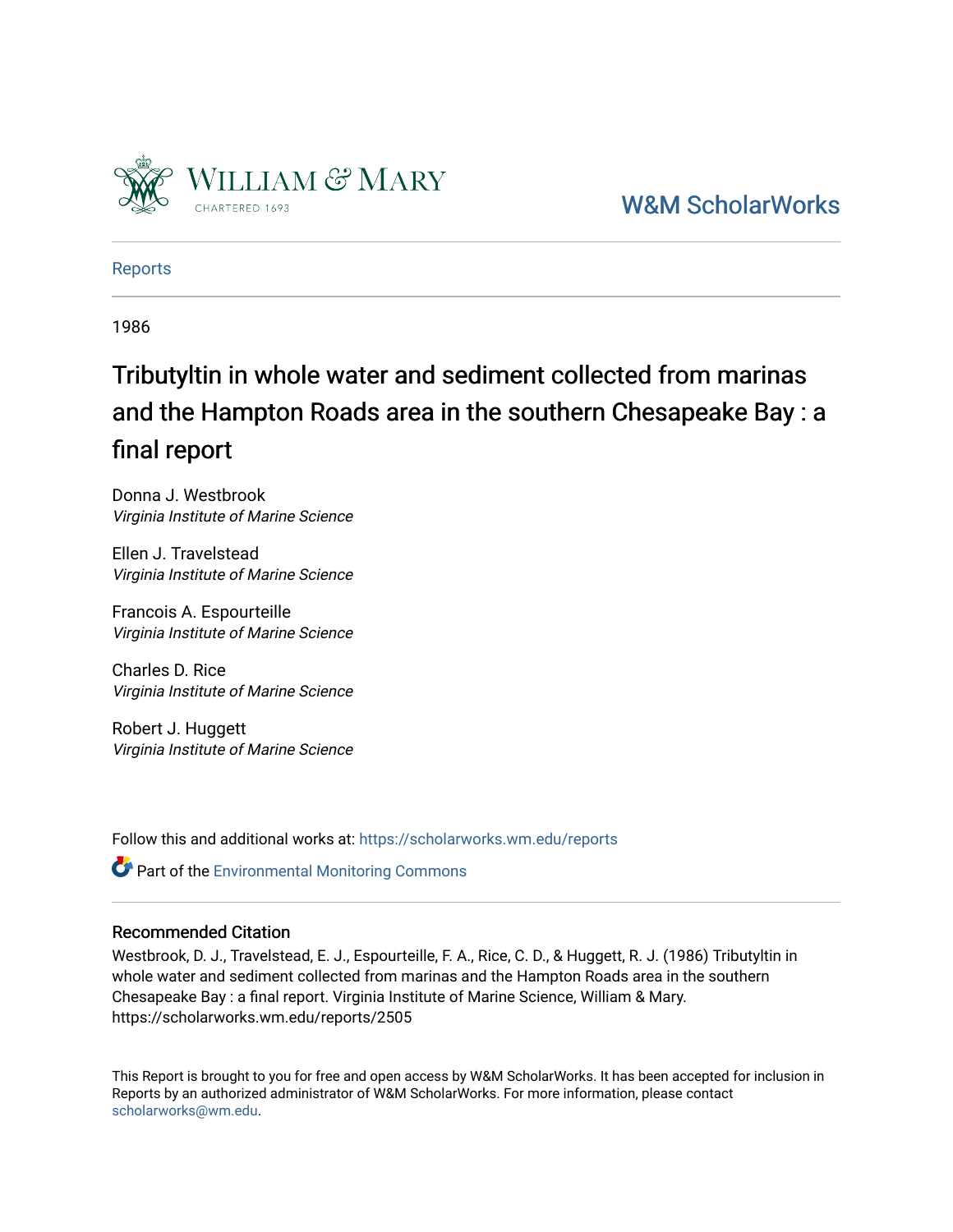Arcsives  $V1VMS$ 'TQ  $427$ 0+  $104$ l~i~  $c.$ 

Tributyltin in Whole Water and Sediment Collected From Marinas and the Hampton Roads Area in the Southern Chesapeake Bay

By

 $\mathcal{I}_\mathbf{a}$ 

Donna J. Westbrook Ellen J.·Travelstead Francois A. Espourteille Charles D. Rice Robert J. Huggett

Division of Chemistry and Toxicology The Virginia Institute of Marine Science School of Marine Science College of William and Mary Gloucester Point, **VA** 23062

A Final Report

To

The Johns Hopkins University Applied Physics Laboratory Contract No. 507242-0 *J* 

November, 1986

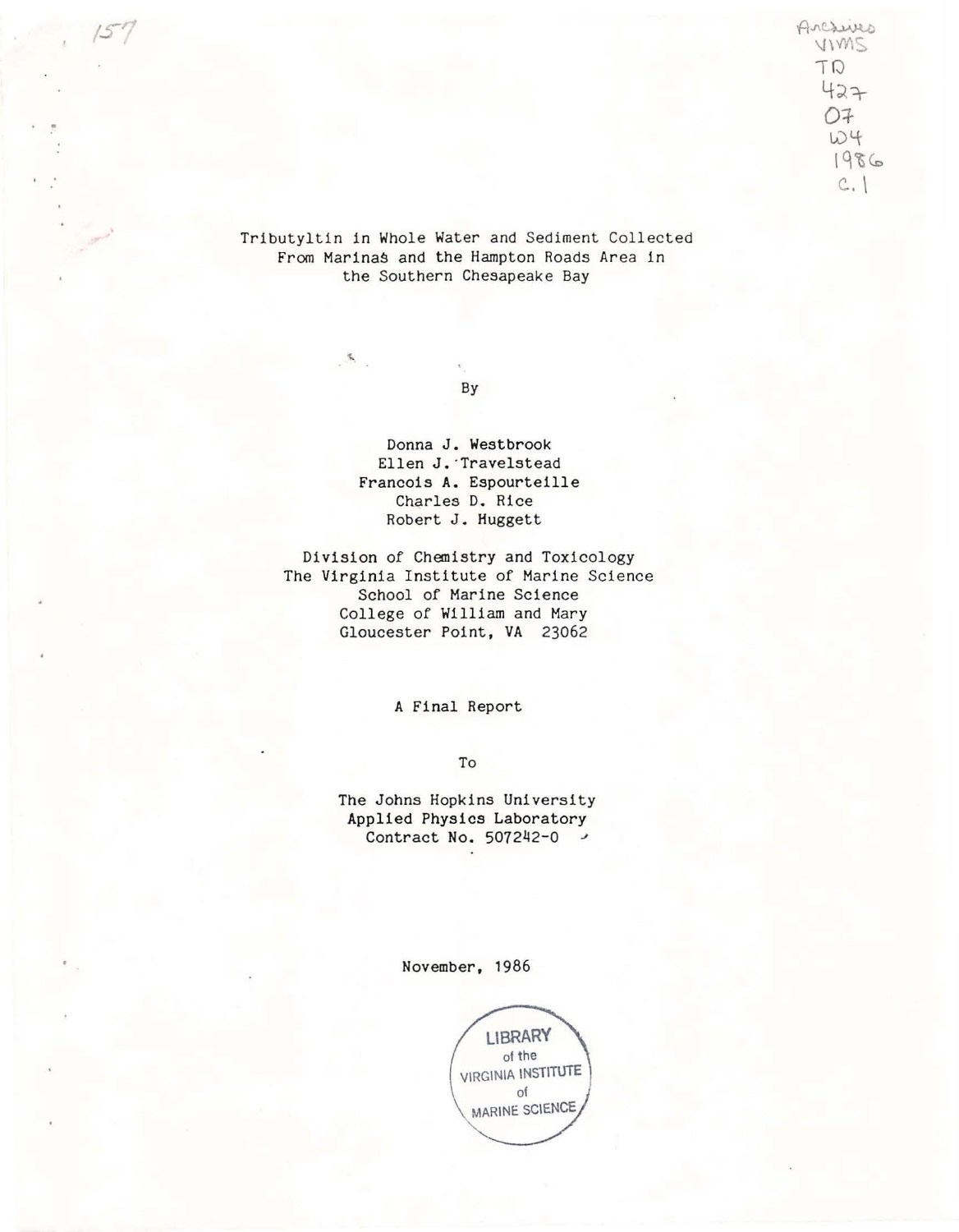#### Introduction

This report presents data gathered in a program designed to monitor tributyltin (TBT) levels in water and sediment from areas in the southern Chesapeake Bay which experience high boating activities. The concentrations reported **will** hopefully **give** an insight into the extent and magnitude of TBT contamination in these areas.

#### Sampling Locations

Water samples from two marina areas were collected weekly from June through September 1986. Sarah Creek, a tributary to the York River, contains several recreational marinas as well as areas which are more rural (Figure 1). Three sampling locations were chosen in this system. One, Station A, is near the mouth of the creek and is the site of a 288 slip marina. Station Bis approximately one kilometer upstream and is a private berthing facility for a condominium complex. The third location, Station C, is on a rural segment of the creek with only occasional boat traffic. Outside of Sarah Creek, in the York River, a fourth station was established at the end of the Virginia Institute of Marine Science pier (Station D).

Hampton River flows into Hampton Roads near the entrance of the harbor (Figure 2). It contains several recreational marinas as well as a city dock used mainly for commercial fishing vessels. Stations HRM#1 and HRM#2 are two different locations at the Hampton Roads Marina; HYC is a station at another marina further upstream at the Hampton Yacht Club; CD is the station furthest upstream near the commercially used city dock, and OPC is at Old Point Comfort, a station in Hampton Roads just before its entrance into Chesapeake Bay.

~

1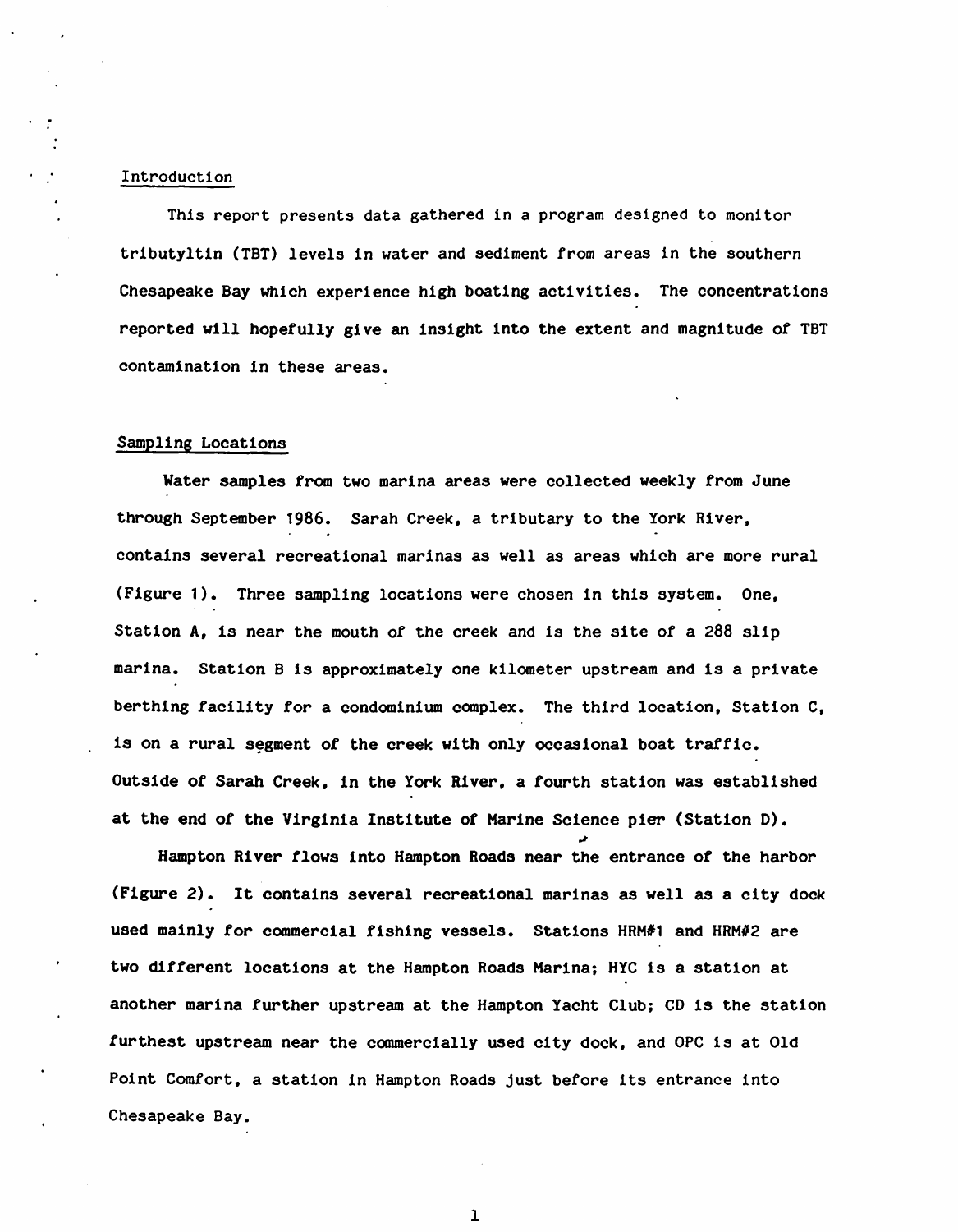Figure 3 shows the sampling sites for the Hampton Roads-James River-Elizabeth River system. Samples were collected from here in May, July and September 1986.

In September, 1986, sediment was obtained from station A in Sarah Creek (Figure 1).

#### Methods and Procedures:

**Water** samples **were** collected from a depth of approximately 15 cm below the surface. Samples from the marina areas were collected from piers with a sampling apparatus described previously (Huggett et al., 1986). Results are presented in Tables 1 and 2. In the Hampton Roads-James River-Elizabeth River system, samples were collected in 2 liter polycarbonate bottles from a boat. Temperature and salinity measurements were made on subsamples. All samples were acidified to pH 2 with HCl and stored in the dark at  $4^{\circ}$ C until analysis.

The analytical procedure used to determine TBT has been described by Unger et al., (1986). Actual minimum detection levels for environmental samples was approximately 1  $ngL^{-1}$  as TBT<sup>+</sup>.

The top two centimeters of bottom sediments were collected from a ~ sample taken by a Ponar grab sampler. The sediment was blended wet to insure homogeneity and oven dried at  $60^{\circ}$ C. The dried sediment was then ground with a mortar and pestle and sieved through either 125 or 63 micron sieves. Subsamples were taken and soxhlet extracted with hexane for 48 hrs. The hexane extract was then treated identically as those from water. Results are reported in Table 7.

2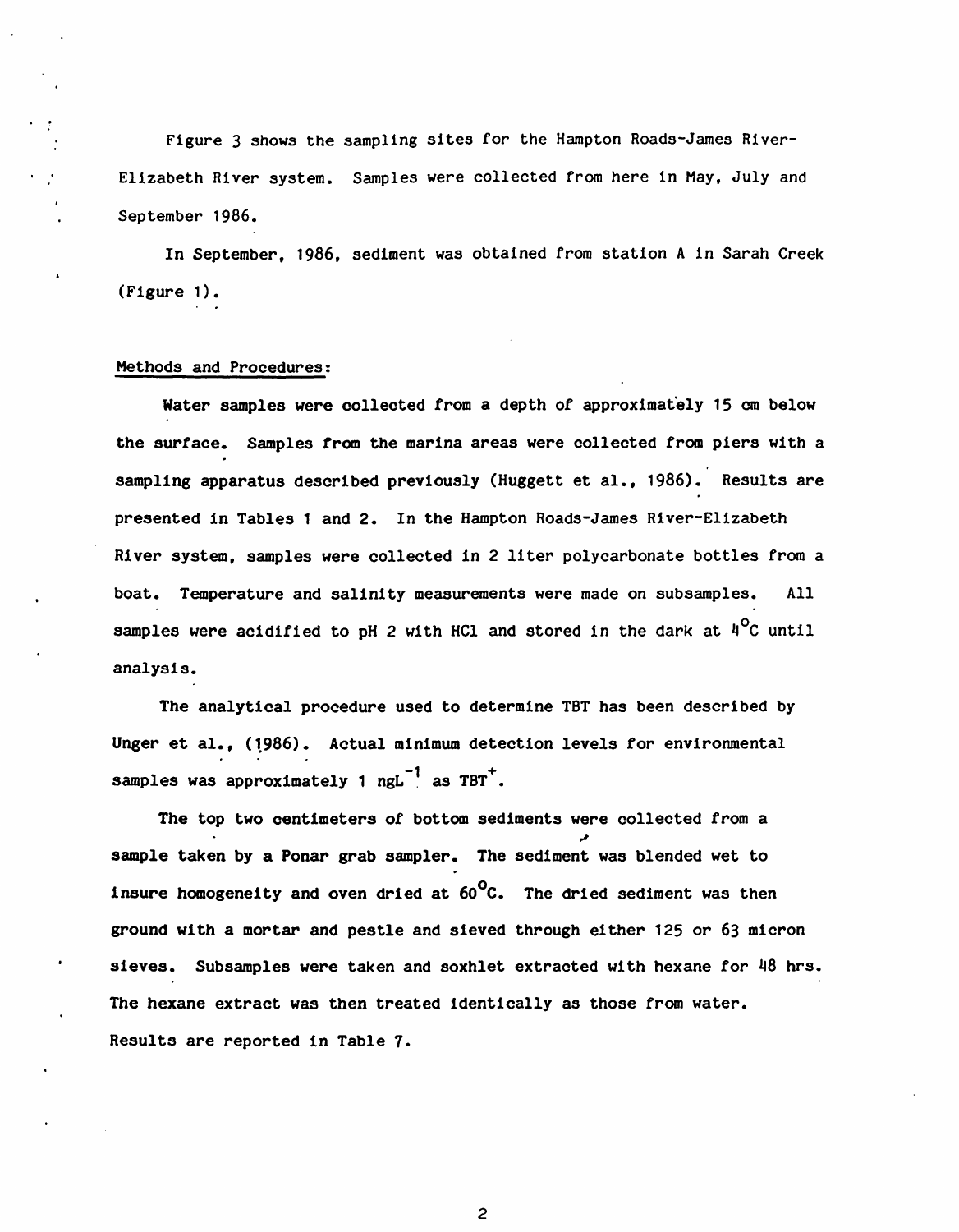#### Discussion

Water from Sarah Creek Stations A and B generally contained higher butyltin concentrations than previously reported for samples collected in winter and spring (Huggett et al., 1986). Station A shows the highest variability, with concentrations varying by a factor of ten within the *tour*  month period. Station B is more stable, but is still subject to TBT<sup>+</sup> concentrations varying by a factor of 8 within a one week time period. Relatively low TBT<sup>+</sup> concentrations are evident at Station C in a rural segment of the creek. York River water appears to contain much less TBT, as evidenced by the values during the last six weeks *ot* the sampling period.

TBT concentrations are highly variable in the Hampton River over time. There are also huge differences in TBT concentrations found in samples collected from different locations at the same marina at the same time. On one occasion, TBT<sup>+</sup> concentrations differed by a factor of  $35$  in samples collected from the same marina. Unlike the recreational marinas, water samples from the commercially used city dock contained relatively consistent TBT levels over time with only an occasional spike. The station at Old Point Comfort shows relatively low concentrations of butyltins, as would be expected from the decreased boating activity and greater flushing.

In the Hampton Roads-James River-Elizabeth River system, relatively low concentrations of TBT<sup>+</sup> were found in open harbor areas and at the mouths of the Nansemond and James Rivers. Higher concentrations were found in the Hampton River locations and the highly industrialized Elizabeth River. One sample from the Elizabeth River contained a very high level of TBT. The sample was collected from a private shipyard where a commercial cargo ship had recently been overhauled and launched, (It had been observed one week

3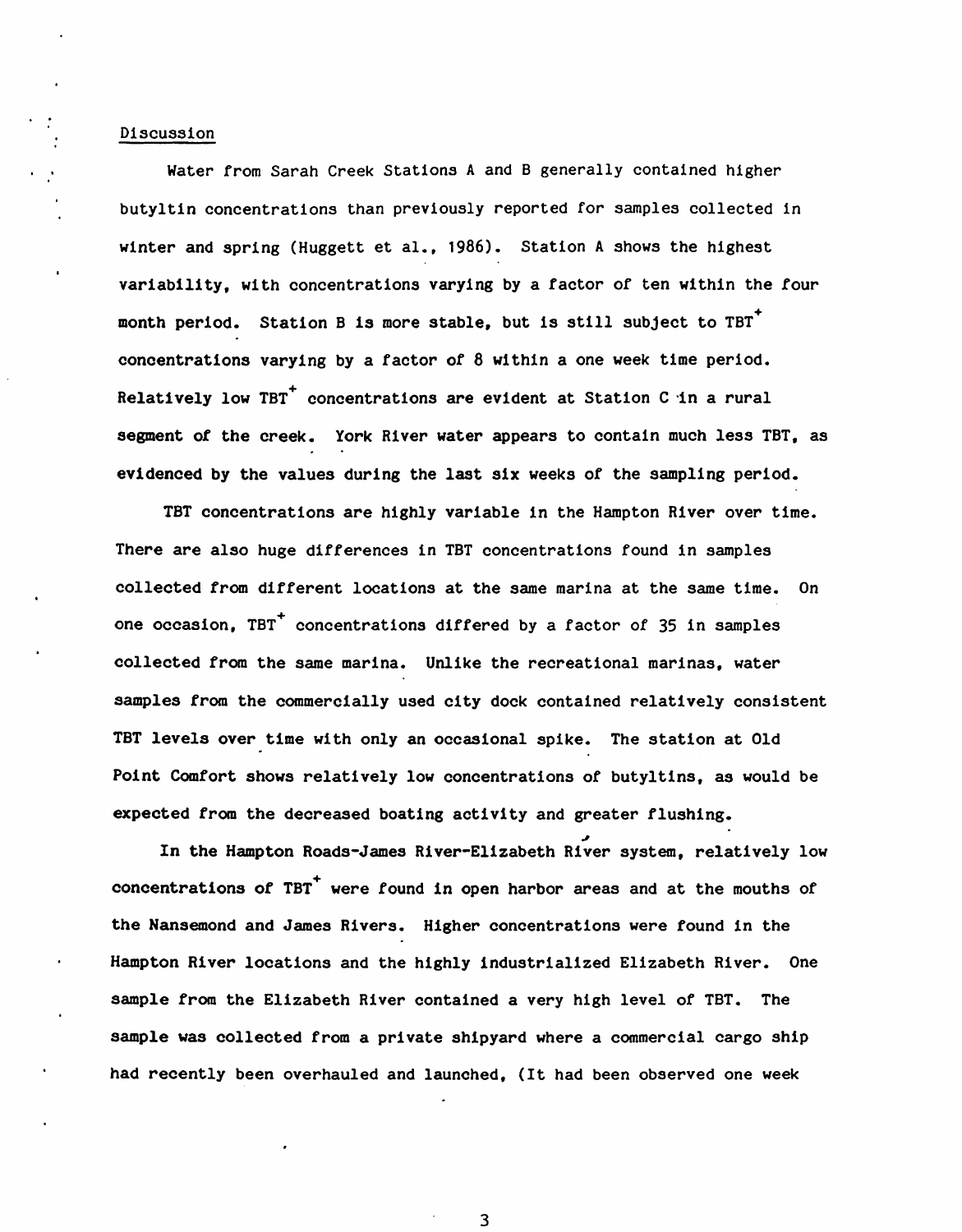earlier in dry dock). Four weeks later, the TBT concentration at this site was much lower.

ų,

 $\hat{A}$ 

Sediments collected from Sarah Creek contained approximately four orders of magnitude more TBT than waters collected from the same location. This sediment level probably reflects both sorption of TBT from the overlying water as well as paint chips which contain the organotins.

4

خہ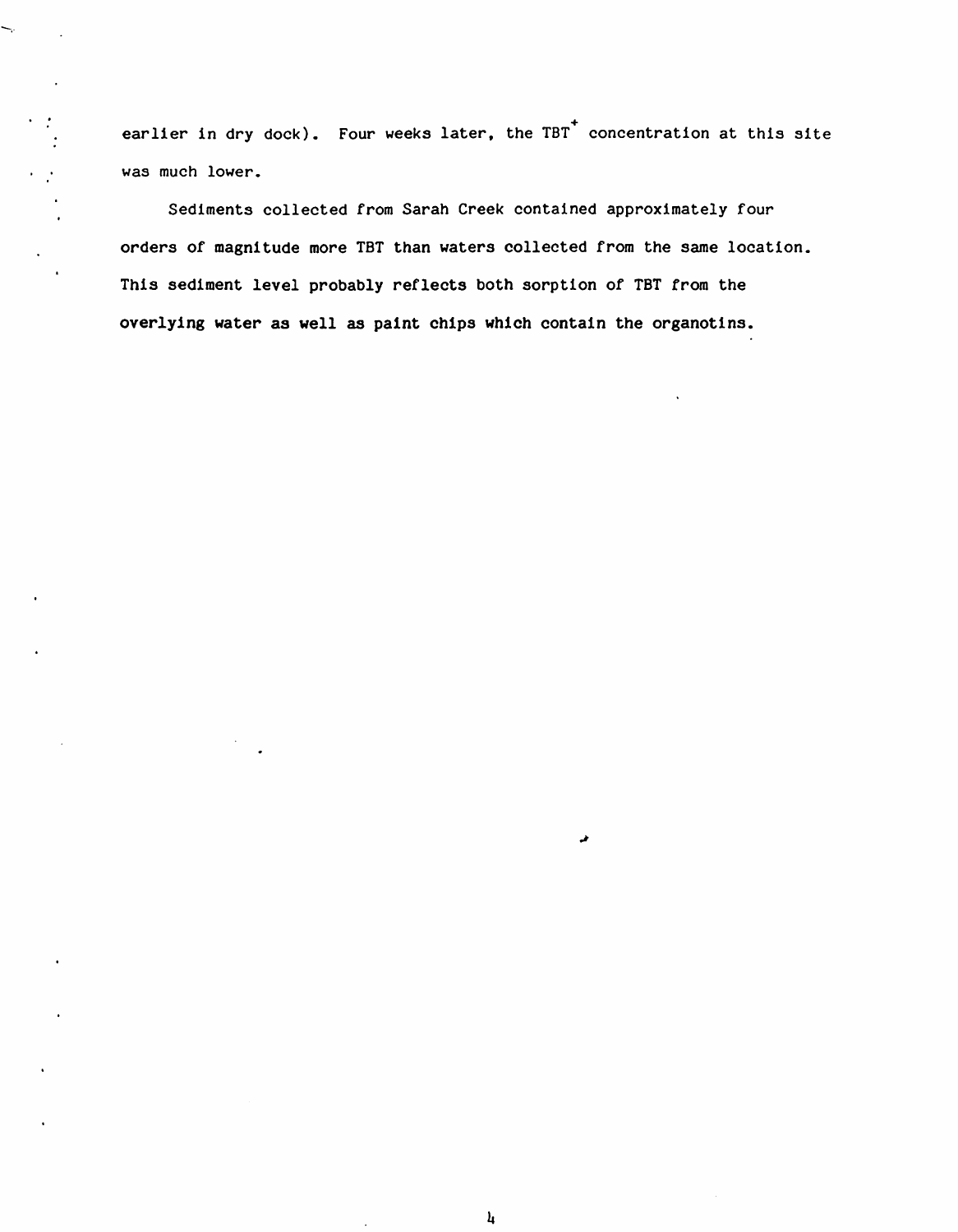#### References

Ļ

Huggett, R. J., Unger, M.A., and D. J. Westbrook. 1986. Organotin Concentrations in the Southern Chesapeake Bay. In: Proceedings of the Oceans '86 Conference, September, Washington D.C., p. 1262-1265.

Unger, **M.A.,** MacIntyre, w. G., Greaves, J. and R. J. Huggett. 1986. GC Determination of butyltins in natural waters by flame photometric detection of hexyl derivatives with mass spectrometric confirmation. Chemosphere, 15(4):461-471.

J.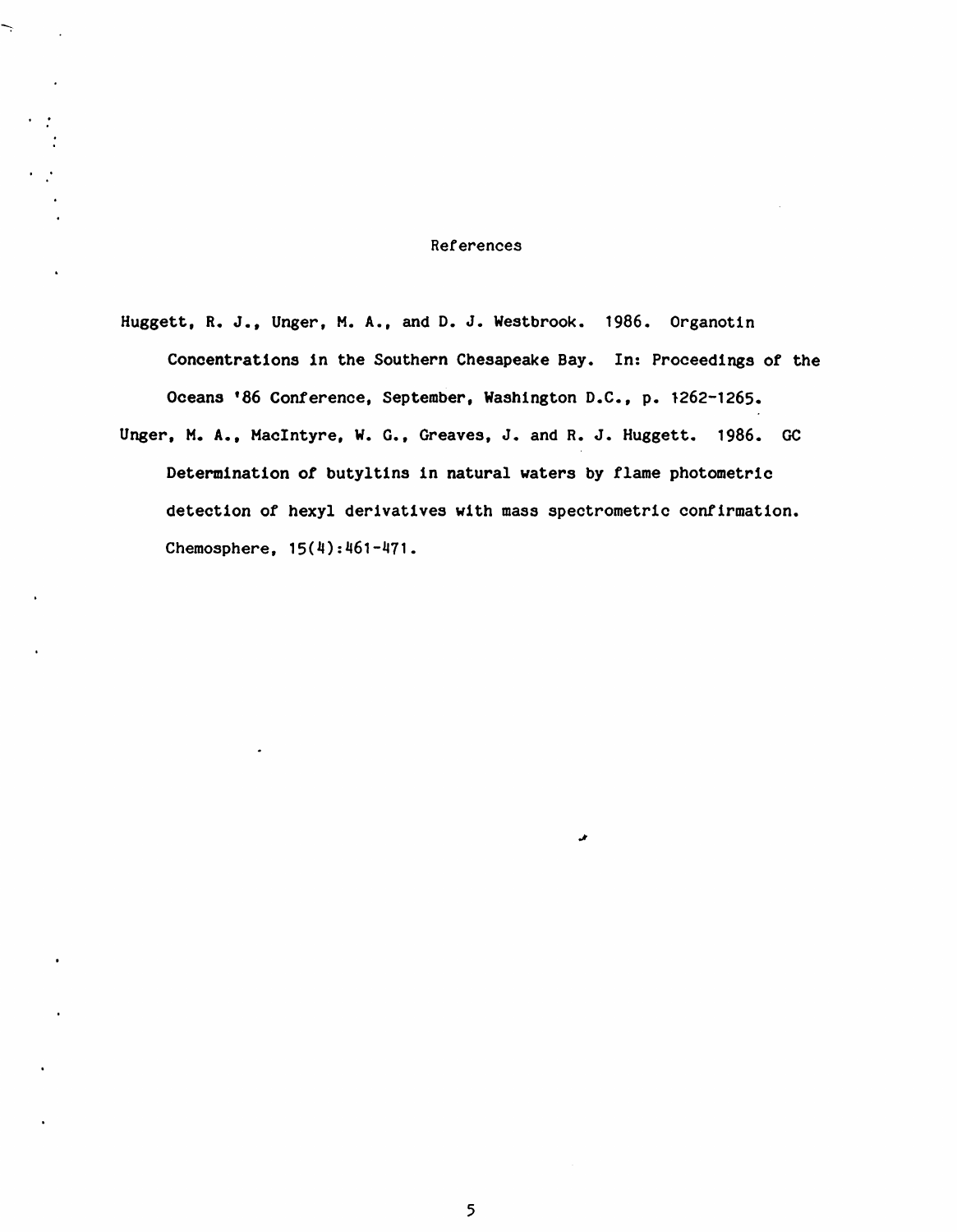Data Report:

 $\hat{\mathbf{v}}$ 

 $\mathcal{L}$ 

## Table 1

## Butyltins, Temperature and Salinity in Whole Water from Sarah Creek (Concentrations as  $ngL^{-1}$ )

| Date          | Sampling<br>Locations              | TBT              | $_{\text{DBT}}$ <sup>+2</sup> | $Temp.oC$       | Salinity <sup>O</sup> /00 |
|---------------|------------------------------------|------------------|-------------------------------|-----------------|---------------------------|
|               |                                    |                  |                               |                 |                           |
| $6 - 3 - 86$  | A                                  | $\mathbf 7$      | $\mathbf 9$                   | 23              | 20                        |
|               | $\, {\bf B}$                       | 22               | 22                            | 24.5            | 20                        |
|               | $\mathbf c$                        | $\mathbf{9}$     | $\mathbf{9}$                  | 24:5            | 20                        |
|               | D                                  | $N.D.*$          | N.D.                          | 22.5            | 20                        |
| $6 - 5 - 86$  | A                                  | 27               | 30                            | 23.5            | 20                        |
|               | $\, {\bf B}$                       | 39               | 41                            | 24              | 20                        |
|               | $\mathbf C$                        | 5                | 15                            | 24              | 20                        |
|               | $\overline{D}$                     | $\overline{3}$   | 4                             | 22.5            | 20                        |
| $6 - 10 - 86$ |                                    |                  |                               | 26              | 20                        |
|               | $\pmb{\mathtt{A}}$<br>$\, {\bf B}$ | 30               | 23                            |                 |                           |
|               | $\mathbf c$                        | 22               | 39<br>18                      | 27<br>26.5      | 20                        |
|               |                                    | $\boldsymbol{9}$ |                               |                 | 20                        |
|               | D                                  | N.A. **          | N.A.                          | 25 <sup>2</sup> | 21                        |
| $6 - 12 - 86$ | $\pmb{\Lambda}$                    | 44               | 28                            | 27.5            | 20.5                      |
|               | $\pmb B$                           | 25               | 33                            | 28              | 20                        |
|               | $\mathbf C$                        | N.A.             | N.A.                          | 27.5            | 20.5                      |
|               | D                                  | N:A.             | N.A.                          | 26.5            | 21                        |
| $6 - 17 - 86$ | A                                  | 37               | 16                            | 27              | 22                        |
|               | $\, {\bf B}$                       | 34               | 21                            | 28              | 22                        |
|               | $\mathbf C$                        | 8                | 12                            | 28.5            | 22                        |
|               | D                                  | N.D.             | N.D.                          | 26              | 22                        |
|               |                                    |                  |                               |                 |                           |
| $6 - 24 - 86$ | $\pmb{\mathtt{A}}$                 | 38               | 20                            | 26              | 21.5                      |
|               | $\, {\bf B}$                       | 29               | 30                            | 26.5            | 22                        |
|               | $\mathbf C$                        | $\overline{7}$   | 14                            | 26:5            | 22                        |
|               | D                                  | N.D.             | N.D.                          | 25              | 22                        |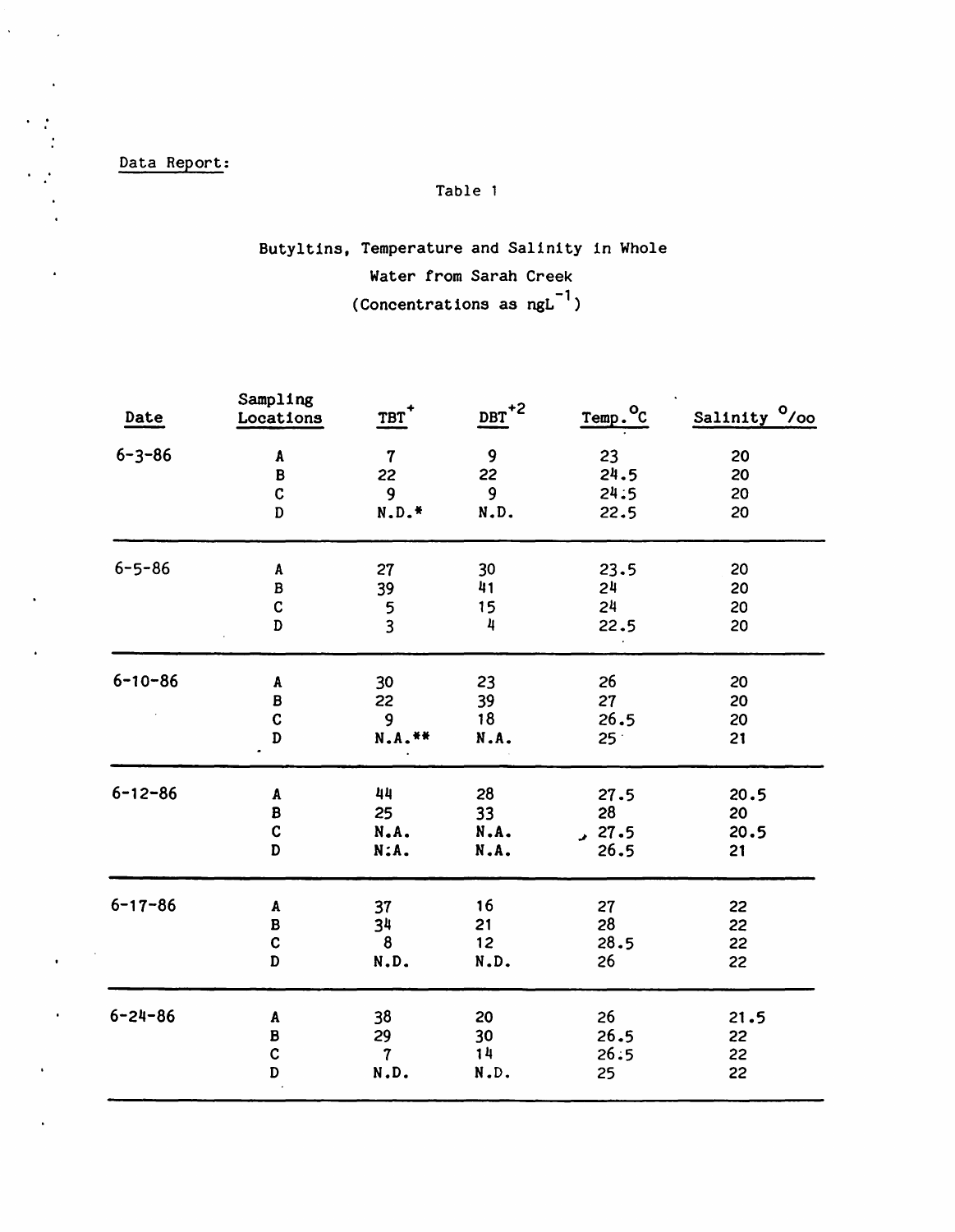Table 1 (continued)

| Date          | Sampling<br>Locations             | $TBT$ <sup>+</sup>              | $DBT$ <sup>+2</sup>      | Temp. <sup>o</sup> c       | Salinity <sup>0</sup> /00 |
|---------------|-----------------------------------|---------------------------------|--------------------------|----------------------------|---------------------------|
| $7 - 1 - 86$  | A                                 | 27                              | 10                       | 26                         | 21                        |
|               | $\, {\bf B}$                      | 37                              | 27                       | 28                         | 21                        |
|               | $\mathbf C$                       | 10                              | $\boldsymbol{7}$         | 27.5                       | 21                        |
|               | $\mathbf D$                       | $\overline{\mathbf{3}}$         | N.D.                     | 25.5                       | 21.5                      |
| $7 - 8 - 86$  | A                                 | 33                              | 21                       | 27                         | 22                        |
|               | B                                 | 37                              | 32                       | 28                         | 20.5                      |
|               | $\mathbf c$                       | 13                              | 13                       | 28                         | 20.                       |
|               | D                                 | $\mathbf{3}$                    | $\overline{c}$           | 26                         | 22                        |
| $7 - 15 - 86$ | A                                 | 11                              | 10                       | 26                         | 23                        |
|               | B                                 | 22                              | 23                       | 28                         | 22                        |
|               | $\mathbf C$                       | 22                              | 26                       | 28.5                       | 21                        |
|               | D                                 | N.D.                            | N.D.                     | 26                         | 22                        |
| $7 - 22 - 86$ | A                                 | 18                              | 12                       | 28                         | 22                        |
|               | $\, {\bf B}$                      | 26                              | 24                       | 30                         | 20                        |
|               | $\mathbf C$                       | 9                               | 13                       | 30                         | 20                        |
|               | D                                 | N.D.                            | N.D.                     | 28                         | 21                        |
| $7 - 29 - 86$ | A                                 | 76                              | 39                       | 30.5                       | 20                        |
|               | B                                 | 37                              | 30                       | 32                         | 20                        |
|               | $\mathbf C$                       | 14                              | 17                       | 31.5                       | 21                        |
|               | D                                 | $\overline{c}$                  | $\overline{\mathbf{3}}$  | 30                         | 22                        |
| $8 - 5 - 86$  | A                                 | 10                              | 12                       | $-28.5$                    | 23                        |
|               | B                                 | 27                              | 24                       | 29.                        | 22                        |
|               | $\mathbf c$                       | 12                              | 17                       | 28.5                       | 21                        |
|               | D                                 | 1                               | $\overline{c}$           | 28                         | 23                        |
| $8 - 12 - 86$ | A                                 | 10                              | 6                        | 27                         | 23                        |
|               | $\, {\bf B}$                      | 32                              | 25                       | 27                         | 22                        |
|               | $\mathbf c$                       | 12                              | 13                       | 27                         | 22                        |
|               | D                                 | 4                               | N.D.                     | 27                         | 23                        |
| $8 - 19 - 86$ | $\pmb{\mathtt{A}}$<br>B<br>C<br>D | 13<br>25<br>8<br>$\overline{c}$ | 15<br>8<br>$\frac{9}{2}$ | 27<br>27.5<br>27:5<br>26.5 | 22<br>21.5<br>22<br>22    |

 $\sqrt{2}$ 

 $\sim 10$ 

 $\cdot$ 

 $\mathbf{r}$ 

 $\bullet$ 

 $\sim$   $\sim$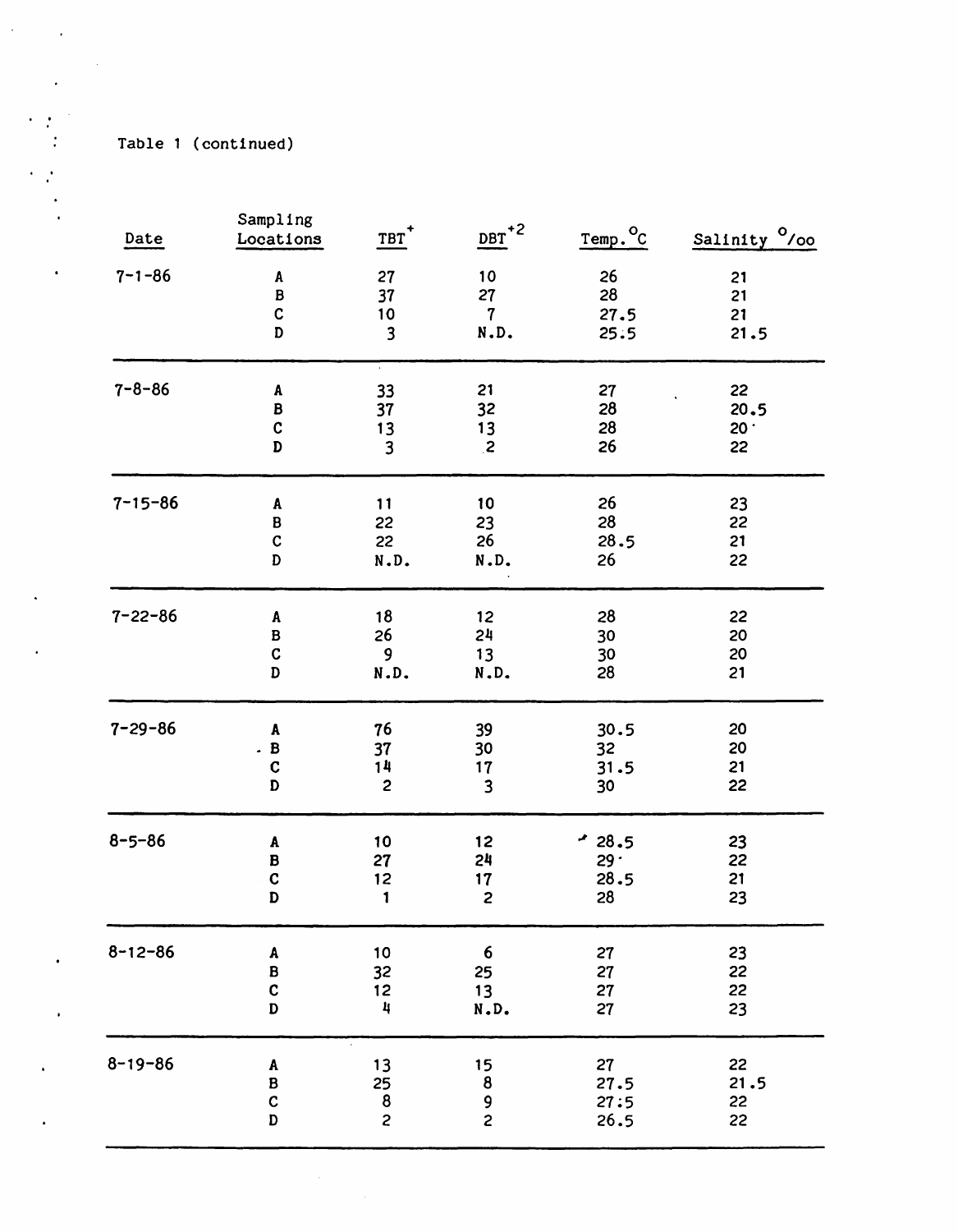$\mathcal{L}^{\text{max}}_{\text{max}}$ 

 $\mathbf{v}=\mathbf{v}$  $\mathcal{A}^{\text{max}}$ 

 $\epsilon \rightarrow 0$ 

 $\mathbf{r}$ 

 $\mathcal{A}^{\pm}$ 

 $\ddot{\phantom{a}}$ 

 $\bullet$ 

 $\bullet$ 

 $\bullet$ 

 $\ddot{\phantom{a}}$ 

| Date          | Sampling<br>Locations                | $TBT$ <sup>+</sup>            | $DBT$ <sup>+2</sup>                               | Temp. <sup>o</sup> c                  | Salinity <sup>0</sup> /00 |
|---------------|--------------------------------------|-------------------------------|---------------------------------------------------|---------------------------------------|---------------------------|
| $8 - 26 - 86$ | A                                    | 16                            | $\overline{7}$                                    | 26                                    | 24                        |
|               | $\, {\bf B}$                         | 24                            | 22                                                | 27.5                                  | 23                        |
|               | $\mathbf C$                          | 4                             | 14                                                | 27                                    | 22                        |
|               | D                                    | N.D.                          | N.D.                                              | 26                                    | 24                        |
| $9 - 1 - 86$  | A                                    | 9                             | 9                                                 | 23                                    | 22.5                      |
|               | $\, {\bf B}$                         | 17                            | 20                                                | 23.5                                  | 22                        |
|               | $\mathbf C$                          | $\ddot{\mathbf{8}}$           | 12                                                | 23.5                                  | 22                        |
|               | D                                    | N.D.                          | $\mathbf{z}$                                      | 23                                    | 22.5                      |
| $9 - 9 - 86$  | $\pmb{\mathtt{A}}$                   | 15                            | 8                                                 | 23.5                                  | 23                        |
|               | B                                    | 19                            | 17                                                | 23                                    | 22                        |
|               | $\mathbf C$                          | $\boldsymbol{7}$              | 9                                                 | 24                                    | 22                        |
|               | D                                    | N.D.                          | 1                                                 | 23.5                                  | 23                        |
| $9 - 16 - 86$ | A                                    | 24                            | 18                                                | 23                                    | 23                        |
|               | $\, {\bf B}$                         | 39                            | 19                                                | 23.5                                  | 22                        |
|               | $\mathbf C$                          | 12                            | 10                                                | 23:5                                  | 22                        |
|               | D                                    | N.D.                          | N.D.                                              | 23                                    | 22                        |
| $9 - 23 - 86$ | A<br>$\mathbf B$<br>$\mathbf c$<br>D | 24<br>5<br>4<br>N.D.          | 12<br>$\boldsymbol{7}$<br>$\overline{7}$<br>N.D.  | 24.5<br>25.5<br>25 <sup>2</sup><br>24 | 23<br>22<br>22<br>23.5    |
| $9 - 30 - 86$ | A<br>B<br>$\mathbf C$<br>$\mathbf D$ | 29<br>20<br>$\pmb{8}$<br>N.D. | 13<br>25<br>$\begin{array}{c} 9 \\ 1 \end{array}$ | $-24.5$<br>25<br>25<br>24             | 23.5<br>22<br>23<br>23    |

\*  $N.D.$  = nondetectable  $e$  1 ngL<sup>-1</sup>

\*\* **N .A.** • data not available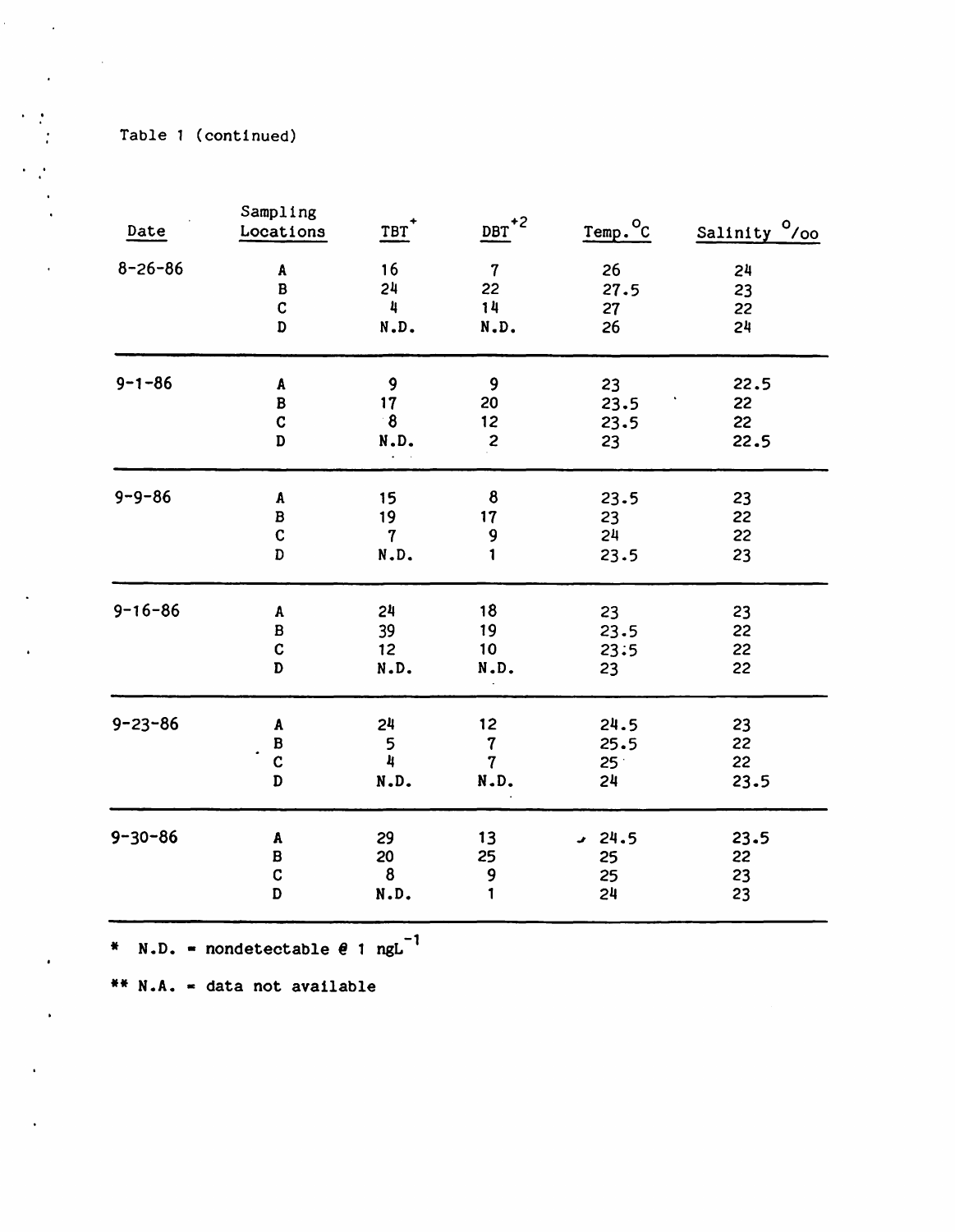$\mathcal{L}^{\text{max}}(\mathcal{L})$ 

 $\ddot{\phantom{a}}$ 

 $\sim 10^{11}$ 

## Butyltins, Temperature and Salinity in Whole Water from Hampton River (Concentrations as ng $L^{-1}$ )

| Date          | Sampling<br>Locations | $TBT$ <sup>+</sup>      | $\overline{\text{DBT}}^{+2}$ | Temp. <sup>o</sup> C | Salinity <sup>0</sup> /00 |
|---------------|-----------------------|-------------------------|------------------------------|----------------------|---------------------------|
| $6 - 19 - 86$ | HRM#1                 | 60                      | 25                           | 24.5                 | N.A.*                     |
|               | HRM#2                 | 110                     | 58                           | 24.5                 | N.A.                      |
|               | <b>HYC</b>            | 19                      | 11                           | 24                   | N.A.                      |
|               | CD                    | 22                      | 13                           | 23                   | $N:A$ .                   |
|               | OPC                   | 4                       | $\overline{c}$               | 23.5                 | N.A.                      |
| $6 - 26 - 86$ | HRM#1                 | 92                      | 38                           | 25                   | 24                        |
|               | <b>HRM#2</b>          | 320                     | 85                           | 25                   | 23.5                      |
|               | HYC                   | 68                      | 23                           | 25                   | 24                        |
|               | C.D.                  | 41                      | 18                           | 25                   | 24                        |
|               | OPC ·                 | 6                       | 5                            | 24.5                 | 23.5                      |
| $7 - 3 - 86$  | HRM#1                 | 31                      | 20                           | 25                   | 23                        |
|               | HRM#2                 | 68                      | 40                           | 25                   | 22.5                      |
|               | <b>HYC</b>            | 45                      | 14                           | 25                   | 23                        |
|               | CD                    | 44                      | 20                           | 25.5                 | 23                        |
|               | OPC                   | 5                       | 6                            | $24 -$               | 23.5                      |
| $7 - 10 - 86$ | HRM#1                 | 20                      | 18                           | $-27.5$              | 22.5                      |
|               | <b>HRM#2</b>          | 150                     | 71                           | 28:5                 | 23                        |
|               | <b>HYC</b>            | 31                      | 17                           | 28                   | 23                        |
|               | CD                    | 29                      | 14                           | 29                   | 23                        |
|               | OPC                   | $\overline{\mathbf{3}}$ | $\overline{2}$               | 27                   | 24                        |
| $7 - 17 - 86$ | HRM#1                 | 28                      | 20                           | 27.5                 | 22                        |
|               | <b>HRM#2</b>          | 220                     | 140                          | 28 $\cdot$           | 22                        |
|               | HYC                   | 29                      | 13                           | 27.5                 | 22                        |
|               | CD                    | 26                      | 15                           | 28                   | 22                        |
|               | <b>OPC</b>            | 4                       | 5                            | 26                   | 23                        |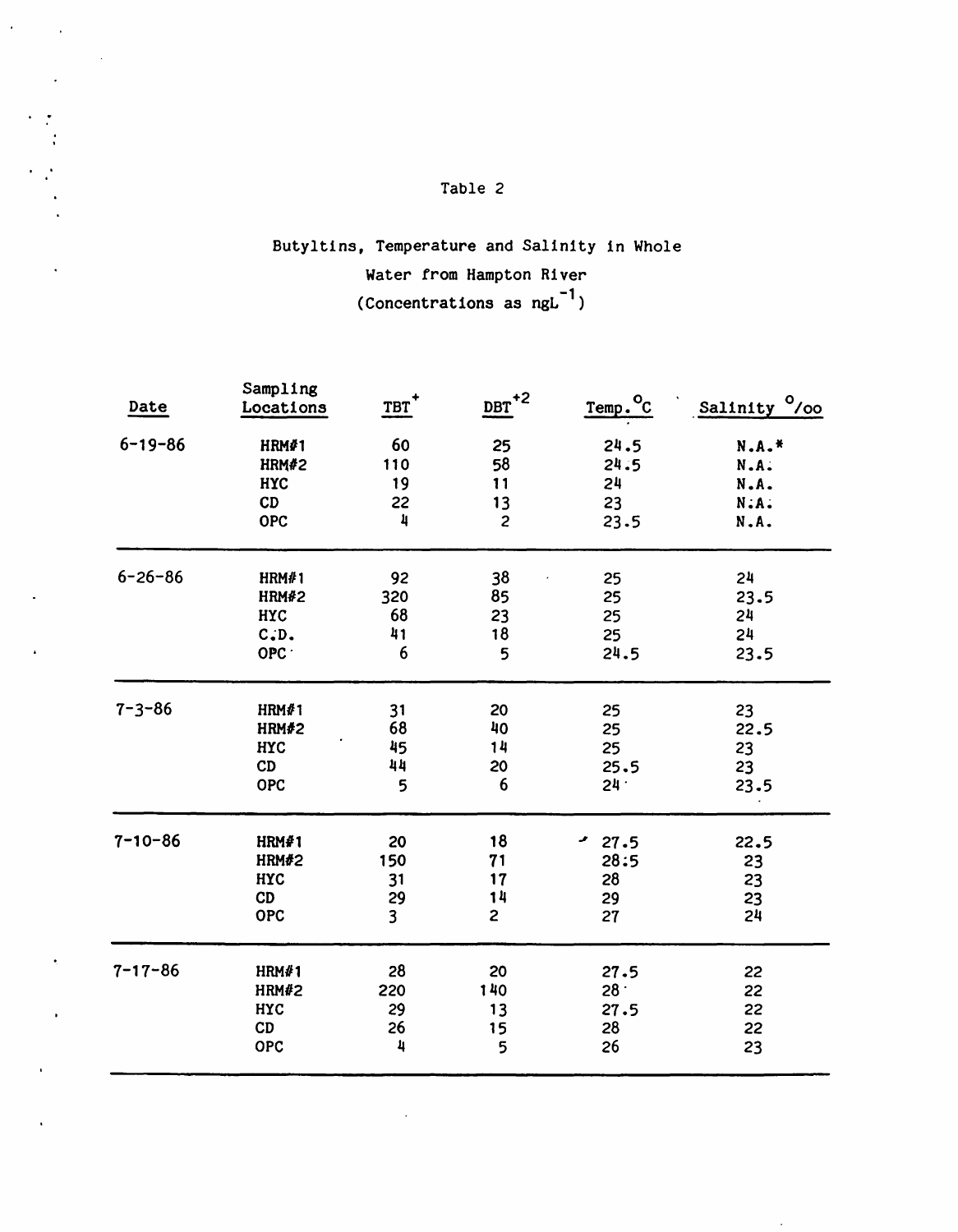Table 2 (continued)

|               | Sampling     |                         |                              |                                |                           |
|---------------|--------------|-------------------------|------------------------------|--------------------------------|---------------------------|
| Date          | Locations    | $TBT$ <sup>+</sup>      | $\overline{\text{DBT}}^{+2}$ | Temp. <sup>o</sup> c           | Salinity <sup>O</sup> /00 |
| $7 - 24 - 86$ | HRM#1        | 13                      | 11                           | 28                             | 22                        |
|               | HRM#2        | 480                     | 130                          | 28.5                           | 22                        |
|               | <b>HYC</b>   | 44                      | 17                           | 28                             | 22                        |
|               | CD           | 25                      | 15                           | 28.5                           | 22                        |
|               | <b>OPC</b>   | 5                       | $\overline{\mathbf{c}}$      | 28                             | 22                        |
| $7 - 31 - 86$ | HRM#1        | 53                      | 22                           | 28                             | 22                        |
|               | HRM#2        | 110                     | 74                           | 29                             | 22                        |
|               | HYC          | 37                      | 19                           | 28.5                           | 22                        |
|               | CD           | 95                      | 33                           | 28.5                           | 22                        |
|               | <b>OPC</b>   | 4                       | 8                            | 27                             | 23                        |
| $8 - 7 - 86$  | HRM#1        | 180                     | 41                           |                                | 24                        |
|               | <b>HMR#2</b> | 140                     | 53                           | 27.5<br>28 <sup>o</sup>        | 24                        |
|               | HYC          | 31                      | 22                           | 28                             | 24                        |
|               | CD           | 24                      | 16                           | 28.5                           | 24                        |
|               | <b>OPC</b>   | 3                       | $\overline{c}$               | 27 <sup>2</sup>                | 24.5                      |
|               |              |                         |                              |                                |                           |
| $8 - 14 - 86$ | HRM#1        | 63                      | 19                           | 26.5                           | 22                        |
|               | HRM#2        | 120                     | 80                           | 26                             | 20                        |
|               | <b>HYC</b>   | 79                      | 22                           | 27                             | 20.5                      |
|               | CD           | 53                      | 20                           | 27                             | 22                        |
|               | OPC          | 4                       | 4                            | 26                             | 25                        |
| $8 - 21 - 86$ | HRM#1        | 23                      | 8                            | 26                             | 23                        |
|               | <b>HRM#2</b> | 83                      | 29                           | 26                             | 22.5                      |
|               | <b>HYC</b>   | 32                      | 10                           | 26<br>$\overline{\phantom{a}}$ | 23                        |
|               | CD           | 15                      | 13                           | 26                             | 22                        |
|               | OPC          | $\overline{c}$          | $\overline{\mathbf{c}}$      | 26                             | 23.5                      |
| $8 - 28 - 86$ | HRM#1        | 45                      | 27                           | 24                             | 20.5                      |
|               | HRM#2        | 670                     | 580                          | 23                             | 18                        |
|               | HYC          | 36                      | 16                           | 24                             | 20.5                      |
|               | CD           | 41                      | 25                           | 24                             | 20                        |
|               | OPC          | $\overline{\mathbf{3}}$ | $\overline{\mathbf{c}}$      | 24                             | 23.5                      |
| $9 - 4 - 86$  | HRM#1        | 33                      | 11                           | 24                             | 23                        |
|               | HRM#2        | 140                     | 50                           | 24                             | 23                        |
|               | HYC          | 29                      | 10                           | 23.5                           | 23                        |
|               | CD           | 17                      | 9                            | 23.5                           | 23                        |
|               | OPC          | 1                       | $\overline{c}$               | 23                             | 24.5                      |
|               |              |                         |                              |                                |                           |

 $\ddot{\phantom{0}}$ 

 $\sim$   $\sim$ 

 $\cdot$ 

 $\sim$   $\sim$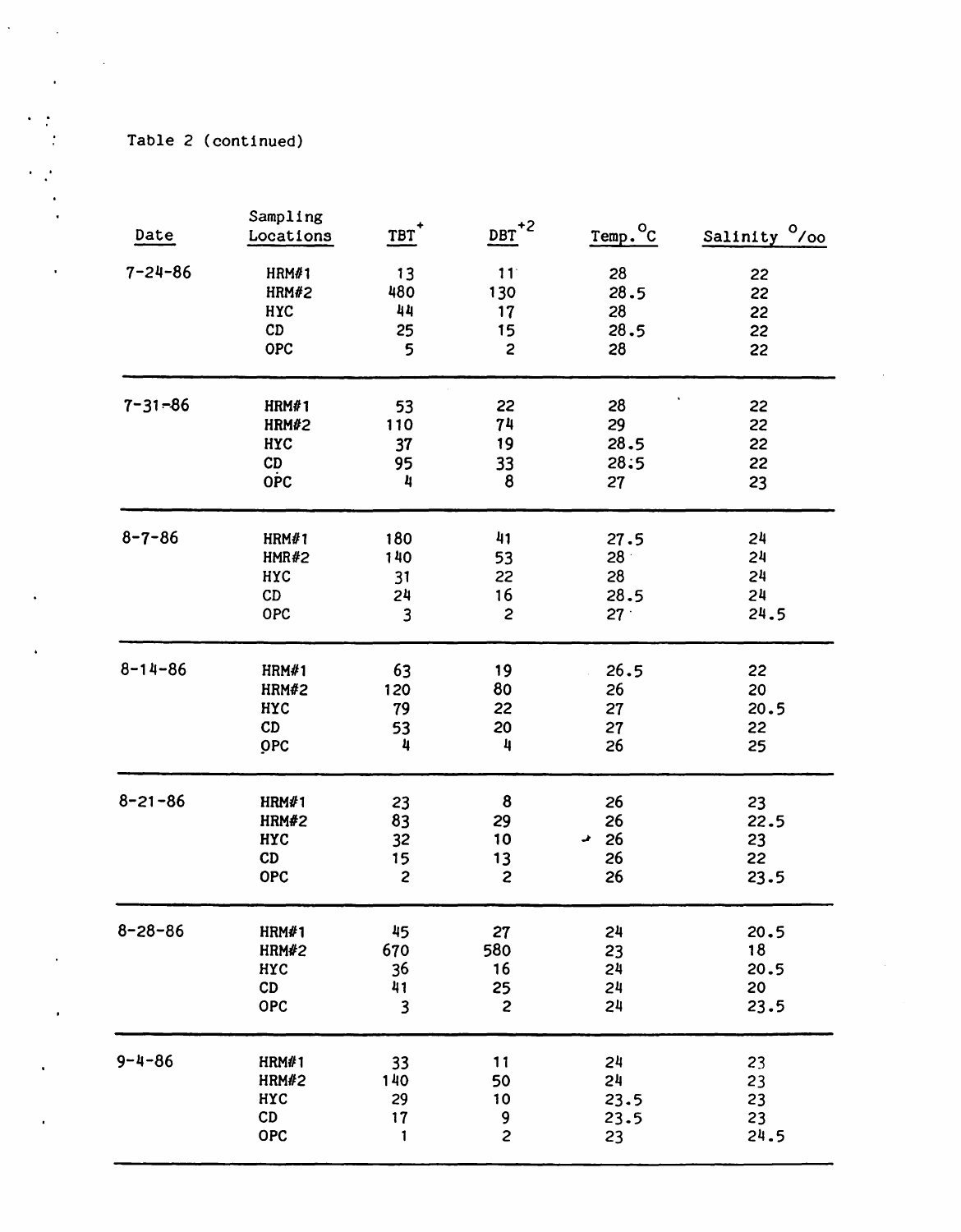Table 2 (continued)

 $\overline{\phantom{a}}$  .

 $\ddot{\phantom{1}}$ 

 $\ddot{\phantom{a}}$ 

|            | $\mathbf{L}$                                                                    | $DBT+2$                                                                       | $Temp.^{\circ}c$                                                                       | Salinity <sup>0</sup> /00                          |
|------------|---------------------------------------------------------------------------------|-------------------------------------------------------------------------------|----------------------------------------------------------------------------------------|----------------------------------------------------|
| HRM#1      | 13                                                                              | 8                                                                             | 25.5                                                                                   | 24                                                 |
| HRM#2      | 89                                                                              | 32                                                                            | 25                                                                                     | 24                                                 |
| <b>HYC</b> | 15                                                                              |                                                                               | 25                                                                                     | 23.5                                               |
| CD         |                                                                                 |                                                                               |                                                                                        | $24 -$                                             |
| <b>OPC</b> |                                                                                 |                                                                               | 24.5                                                                                   | 25                                                 |
|            |                                                                                 |                                                                               |                                                                                        | $\bullet$<br>23.5                                  |
|            |                                                                                 |                                                                               |                                                                                        | $24 -$                                             |
|            |                                                                                 |                                                                               |                                                                                        | 24                                                 |
| CD         |                                                                                 |                                                                               | 21                                                                                     | 24                                                 |
| <b>OPC</b> | 4                                                                               | $\overline{c}$                                                                | 21.5                                                                                   | 25                                                 |
|            |                                                                                 |                                                                               |                                                                                        | 23                                                 |
|            |                                                                                 |                                                                               |                                                                                        | 23                                                 |
|            |                                                                                 |                                                                               |                                                                                        | 24                                                 |
|            |                                                                                 |                                                                               |                                                                                        | 24                                                 |
| <b>OPC</b> | 6                                                                               | 5                                                                             | 25                                                                                     | 25                                                 |
|            | Locations<br>HRM#1<br><b>HRM#2</b><br>HYC<br>HRM#1<br>HRM#2<br><b>HYC</b><br>CD | 9<br>$\overline{\mathbf{3}}$<br>51<br>93<br>24<br>19<br>29<br>66<br>190<br>23 | 8<br>$\boldsymbol{6}$<br>$\overline{c}$<br>17<br>37<br>15<br>8<br>11<br>31<br>38<br>13 | 25<br>21<br>21<br>21<br>25.5<br>25:5<br>26:5<br>26 |

 $\pmb{\cdot}$ 

**\*N.A.** c data not available.

l,

 $\frac{1}{4}$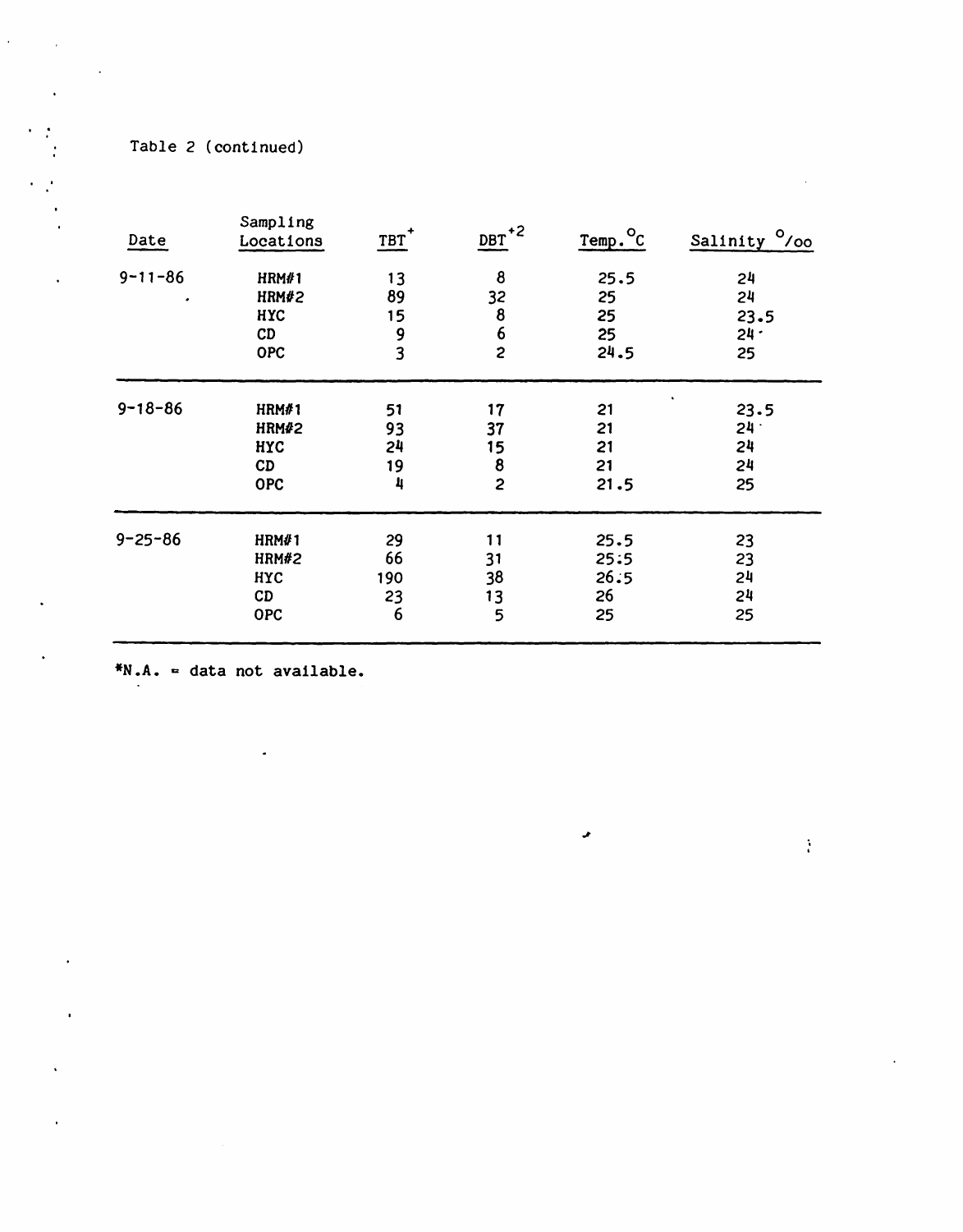Butyltin Concentrations and Salinity in Whole Water From the Hampton Roads-James River-Elizabeth River System in May, 1986 (Concentrations as  $ngL^{-1}$ )

| Date          | Station      | TBT | $DBT$ <sup>+2</sup> | $^{\circ}$<br>Salinity, |
|---------------|--------------|-----|---------------------|-------------------------|
| $5 - 21 - 86$ |              | 5.9 | 1.6                 | 16.0                    |
|               | $\mathbf{2}$ | 2:2 | 2:2                 | 19:                     |
|               | 3            | 3:4 | 2.4                 | 18.                     |
|               | 4            | 7.1 | 1.8                 | 20.                     |
|               | 5            | 4.6 | 1.6                 | 21                      |
|               | 6            | 1.7 | 1.6                 | 21.                     |
|               | 13           | 8.5 | 3.7                 | 23                      |
|               | 14           | 3.7 | 2.5                 | 22                      |
|               | 15           | 5.4 | 2.9                 | 21                      |
|               | 17           | 21. | 11.                 | 22                      |
|               | 19           | 18. | 8.8                 | 21                      |
|               | A*           | 7.1 | 3.5                 | 22                      |
|               | $B^*$        | 12. | 3.5                 | 22                      |

\* Samples collected uptide (A) and downtide (B) of the Coral Sea, CV43, an aircraft carrier painted with tributyltin containing paint.

 $\hat{\phantom{a}}$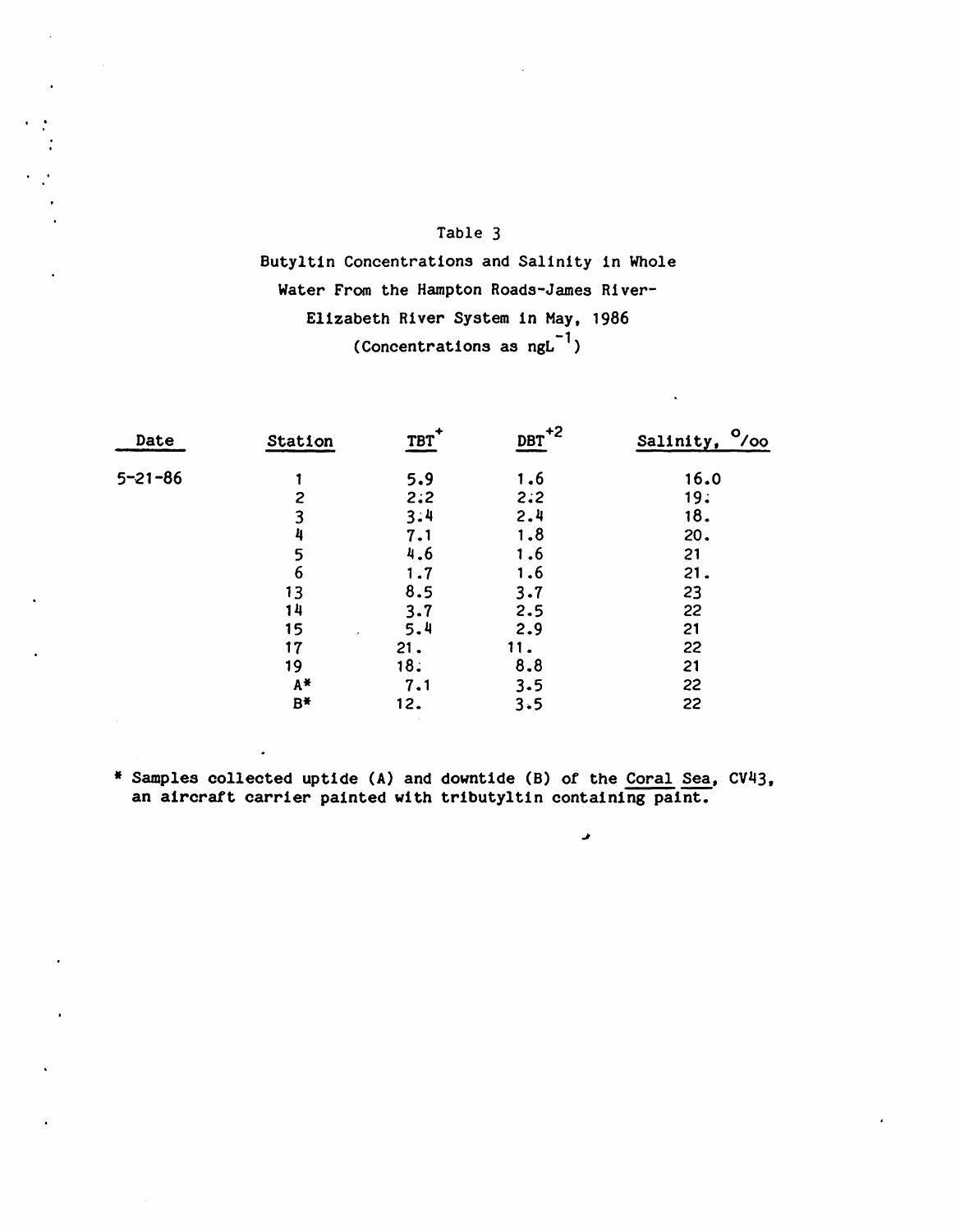## Butyltin Concentrations, Temperature and Salinity in Whole Water From the Hampton Roads-James River-Elizabeth River System in July 1986 (Concentrations as  $ngL^{-1}$ )

| $7 - 25 - 86$<br>223334<br>29<br>18.5<br>1<br>1<br>29<br>$\overline{\mathbf{c}}$<br>$\overline{\mathbf{c}}$<br>20<br>$\frac{3}{4}$<br>4<br>28.5<br>22<br>28<br>22<br>$\frac{5}{6}$<br>$\frac{5}{6}$<br>28<br>22<br>28<br>23<br>7<br>28<br>$\overline{7}$<br>12<br>16<br>22<br>8<br>14<br>28.5<br>22<br>19<br>$\overline{9}$<br>28.5<br>22<br>33<br>22<br>10<br>14<br>28:5<br>23<br>21<br>13<br>28.5<br>22<br>17<br>11<br>3435<br>28<br>2635<br>22.5<br>12<br>28<br>13<br>22:5<br>28<br>14<br>21.5<br>28.5<br>15<br>22<br>$7 - 30 - 86$<br>8<br>6594<br>28<br>16<br>21<br>14<br>29<br>22<br>17<br>29<br>18<br>13<br>21<br>$\frac{5}{3}$<br>19<br>30.5<br>21<br>5<br>20<br>$-31:5$<br>20<br>7-25-86<br>$\mathbf{c}$<br>28.5<br>$\frac{3}{1}$<br>21<br>22.5<br>28:5<br>$N.D.*$<br>22<br>21<br>21<br>29<br>23<br>N.D.<br>20.5<br>24<br>29.5<br>N.D.<br>N.D.<br>$\overline{c}$<br>29<br>20.5<br>25<br>N.D. | Date | Station # | $IBT$ <sup>+</sup> | $DEF+2$ | Temp. <sup>o</sup> c | Salinity <sup>0</sup> /00 |
|-------------------------------------------------------------------------------------------------------------------------------------------------------------------------------------------------------------------------------------------------------------------------------------------------------------------------------------------------------------------------------------------------------------------------------------------------------------------------------------------------------------------------------------------------------------------------------------------------------------------------------------------------------------------------------------------------------------------------------------------------------------------------------------------------------------------------------------------------------------------------------------------------------|------|-----------|--------------------|---------|----------------------|---------------------------|
|                                                                                                                                                                                                                                                                                                                                                                                                                                                                                                                                                                                                                                                                                                                                                                                                                                                                                                       |      |           |                    |         |                      |                           |
|                                                                                                                                                                                                                                                                                                                                                                                                                                                                                                                                                                                                                                                                                                                                                                                                                                                                                                       |      |           |                    |         |                      |                           |
|                                                                                                                                                                                                                                                                                                                                                                                                                                                                                                                                                                                                                                                                                                                                                                                                                                                                                                       |      |           |                    |         |                      |                           |
|                                                                                                                                                                                                                                                                                                                                                                                                                                                                                                                                                                                                                                                                                                                                                                                                                                                                                                       |      |           |                    |         |                      |                           |
|                                                                                                                                                                                                                                                                                                                                                                                                                                                                                                                                                                                                                                                                                                                                                                                                                                                                                                       |      |           |                    |         |                      |                           |
|                                                                                                                                                                                                                                                                                                                                                                                                                                                                                                                                                                                                                                                                                                                                                                                                                                                                                                       |      |           |                    |         |                      |                           |
|                                                                                                                                                                                                                                                                                                                                                                                                                                                                                                                                                                                                                                                                                                                                                                                                                                                                                                       |      |           |                    |         |                      |                           |
|                                                                                                                                                                                                                                                                                                                                                                                                                                                                                                                                                                                                                                                                                                                                                                                                                                                                                                       |      |           |                    |         |                      |                           |
|                                                                                                                                                                                                                                                                                                                                                                                                                                                                                                                                                                                                                                                                                                                                                                                                                                                                                                       |      |           |                    |         |                      |                           |
|                                                                                                                                                                                                                                                                                                                                                                                                                                                                                                                                                                                                                                                                                                                                                                                                                                                                                                       |      |           |                    |         |                      |                           |
|                                                                                                                                                                                                                                                                                                                                                                                                                                                                                                                                                                                                                                                                                                                                                                                                                                                                                                       |      |           |                    |         |                      |                           |
|                                                                                                                                                                                                                                                                                                                                                                                                                                                                                                                                                                                                                                                                                                                                                                                                                                                                                                       |      |           |                    |         |                      |                           |
|                                                                                                                                                                                                                                                                                                                                                                                                                                                                                                                                                                                                                                                                                                                                                                                                                                                                                                       |      |           |                    |         |                      |                           |
|                                                                                                                                                                                                                                                                                                                                                                                                                                                                                                                                                                                                                                                                                                                                                                                                                                                                                                       |      |           |                    |         |                      |                           |
|                                                                                                                                                                                                                                                                                                                                                                                                                                                                                                                                                                                                                                                                                                                                                                                                                                                                                                       |      |           |                    |         |                      |                           |
|                                                                                                                                                                                                                                                                                                                                                                                                                                                                                                                                                                                                                                                                                                                                                                                                                                                                                                       |      |           |                    |         |                      |                           |
|                                                                                                                                                                                                                                                                                                                                                                                                                                                                                                                                                                                                                                                                                                                                                                                                                                                                                                       |      |           |                    |         |                      |                           |
|                                                                                                                                                                                                                                                                                                                                                                                                                                                                                                                                                                                                                                                                                                                                                                                                                                                                                                       |      |           |                    |         |                      |                           |
|                                                                                                                                                                                                                                                                                                                                                                                                                                                                                                                                                                                                                                                                                                                                                                                                                                                                                                       |      |           |                    |         |                      |                           |
|                                                                                                                                                                                                                                                                                                                                                                                                                                                                                                                                                                                                                                                                                                                                                                                                                                                                                                       |      |           |                    |         |                      |                           |
|                                                                                                                                                                                                                                                                                                                                                                                                                                                                                                                                                                                                                                                                                                                                                                                                                                                                                                       |      |           |                    |         |                      |                           |
|                                                                                                                                                                                                                                                                                                                                                                                                                                                                                                                                                                                                                                                                                                                                                                                                                                                                                                       |      |           |                    |         |                      |                           |
|                                                                                                                                                                                                                                                                                                                                                                                                                                                                                                                                                                                                                                                                                                                                                                                                                                                                                                       |      |           |                    |         |                      |                           |
|                                                                                                                                                                                                                                                                                                                                                                                                                                                                                                                                                                                                                                                                                                                                                                                                                                                                                                       |      |           |                    |         |                      |                           |
|                                                                                                                                                                                                                                                                                                                                                                                                                                                                                                                                                                                                                                                                                                                                                                                                                                                                                                       |      |           |                    |         |                      |                           |

\*  $N.D.$  = not detectable at 1 ngL<sup>-1</sup>

 $\hat{\mathbf{v}}$ 

 $\sim$   $\sim$ 

 $\cdot$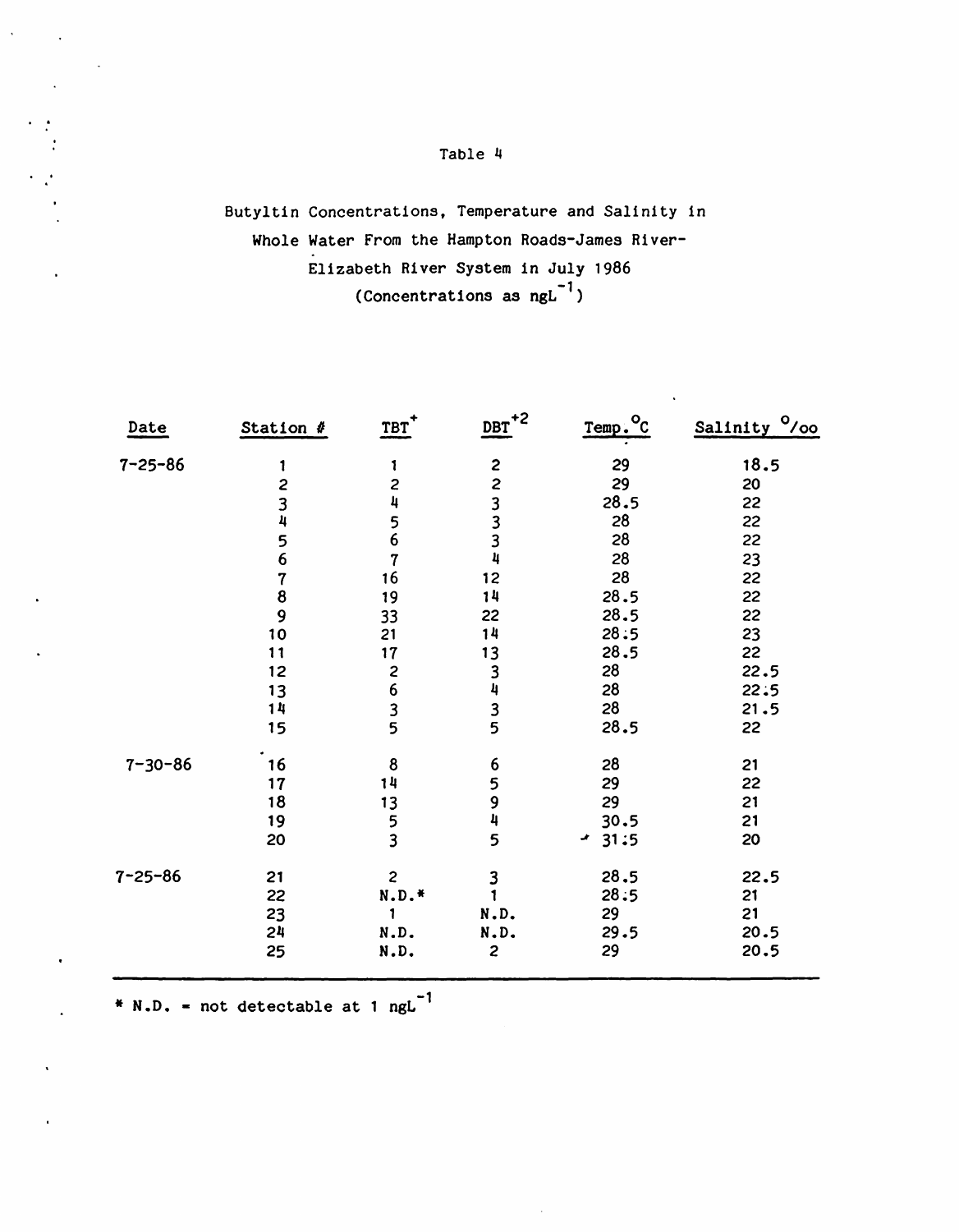## Butyltin Concentrations, Temperature and Salinity in Whole Water From the Hampton Roads-James River-Elizabeth River System in August 1986 (Concentrations as  $ngL^{-1}$ )

| Date         | Station #      | $IBT$ <sup>+</sup>                                  | $DBT$ <sup>+2</sup>                         | $^{\circ}$ c<br>Temp. | Salinity <sup>o</sup> /00 |
|--------------|----------------|-----------------------------------------------------|---------------------------------------------|-----------------------|---------------------------|
| $9 - 2 - 86$ | 1              |                                                     |                                             | 23                    | 18                        |
|              | 2              |                                                     |                                             | 23                    | 20                        |
|              |                |                                                     |                                             | 23                    | 23                        |
|              | $\frac{3}{4}$  |                                                     |                                             | 23                    | 23                        |
|              |                | $\overline{c}$                                      | 2234389                                     | 23                    | 23.5                      |
|              | 5<br>6         | N.D.                                                |                                             | 23                    | 23                        |
|              | $\overline{7}$ | 25                                                  |                                             | 23.5                  | 23                        |
|              | 8              | 39                                                  | 13                                          | 24                    | 23                        |
|              | 9              | 30                                                  | 15                                          | 24                    | 22                        |
|              | 10             | 15                                                  | 11                                          | 24                    | 22.5                      |
|              | 11             | 17                                                  | 11                                          | 24                    | 22                        |
|              | 12             | 4                                                   |                                             | 23                    | 23                        |
|              | 13             |                                                     | 3332913                                     | 23                    | 24                        |
|              | 14             | $\begin{array}{c}\n 2 \\ 3 \\ 2 \\ 5\n \end{array}$ |                                             | 23                    | 24                        |
|              | 15             |                                                     |                                             | 23                    | 22                        |
|              | $\cdot$ 16     |                                                     |                                             | 24                    | 22                        |
|              | 17             | 17                                                  |                                             | 24                    | 22                        |
|              | 18             | 920                                                 | 59                                          | 24.5                  | 22                        |
|              | 19             | 17                                                  | $\begin{array}{c} 12 \\ 8 \\ 3 \end{array}$ | 25.5                  | 21                        |
|              | 20             | 14                                                  |                                             | 26<br>J.              | 20.5                      |
|              | 21             | $\overline{c}$                                      |                                             | 23                    | 21                        |
|              | 22             |                                                     |                                             | 22                    | 20                        |
|              | 23             | $N.D.*$                                             |                                             | 22                    | 18.5                      |
|              | 24             | N.D.                                                | N.D.                                        | 22.5                  | 19                        |
|              | 25             | N.D.                                                |                                             | 22                    | 20                        |

 $*N.D.$  = not detectable at 1 ngL<sup>-1</sup>

 $\sim 10$ 

I •

 $\cdot$ 

 $\ddot{\phantom{0}}$ 

 $\mathcal{L}^{\mathcal{L}}$ 

 $\ddot{\phantom{0}}$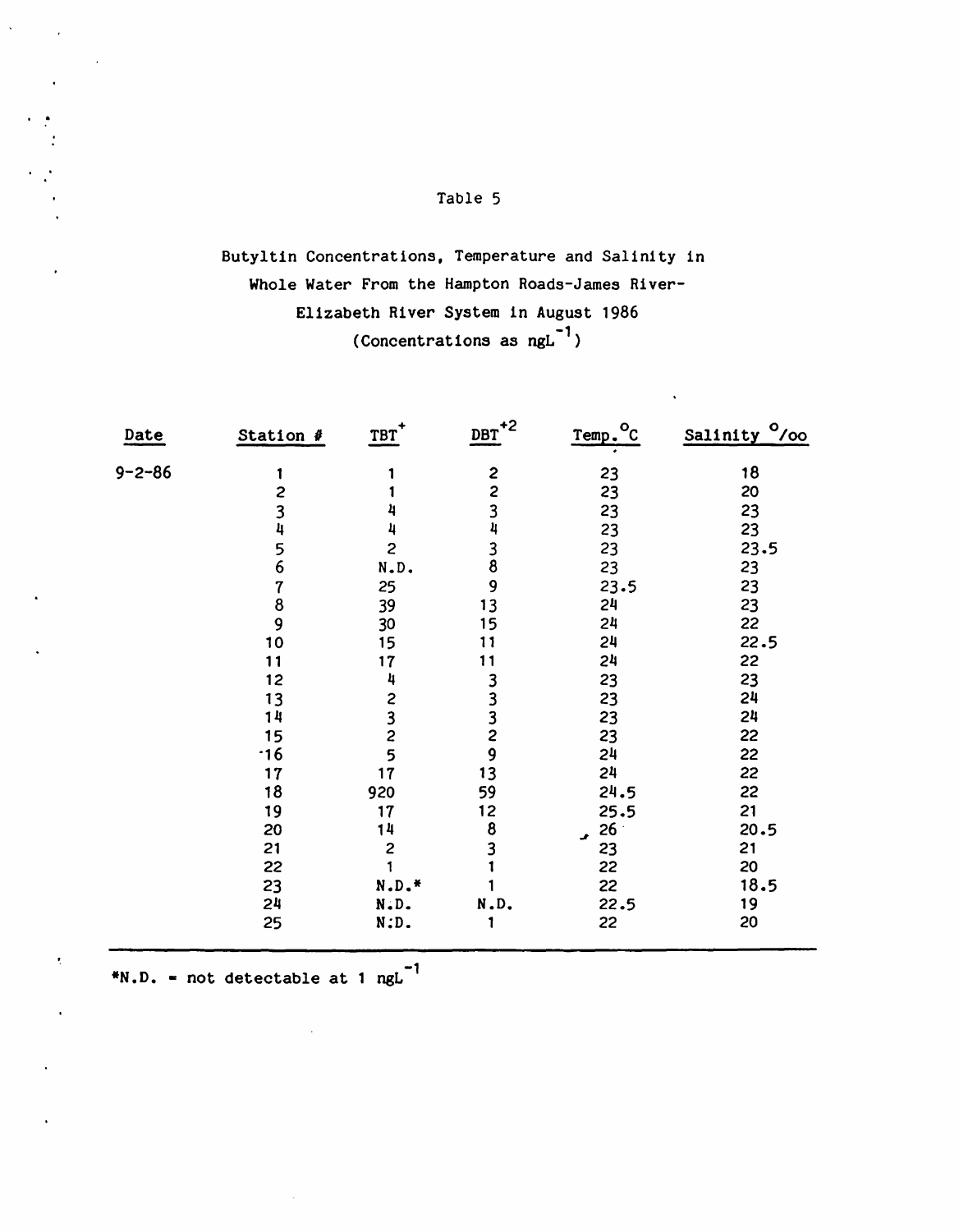Butyltin Concentrations, Temperature and Salinity in Whole Water From the Hampton Roads-, James River-Elizabeth River System in September 1986 (Concentrations as  $ngL^{-1}$ )

| Date          | Station #     | $TBT$ <sup>+</sup>                                  | $DBT^{\ast 2}$                             | Temp. <sup>o</sup> c | Salinity <sup>0</sup> /00 |
|---------------|---------------|-----------------------------------------------------|--------------------------------------------|----------------------|---------------------------|
| $9 - 29 - 86$ | 1             |                                                     |                                            | 23                   | 19                        |
|               | 2             | $\frac{3}{2}$                                       |                                            | 23.5                 | 22                        |
|               |               |                                                     |                                            | $24 -$               | 25                        |
|               | $\frac{3}{4}$ |                                                     |                                            | 24                   | 25                        |
|               | $\frac{5}{6}$ | 5733                                                | 2<br>2<br>4<br>6<br>3<br>3<br>3<br>3<br>0  | 24                   | 28                        |
|               |               |                                                     |                                            | 24                   | 23                        |
|               | 7             | 14                                                  |                                            | 25                   | 24                        |
|               | 8             | 15                                                  | 11                                         | 25                   | 24                        |
|               | 9             | 42                                                  | 21                                         | 25.5                 | 24                        |
|               | 10            | 17                                                  | 18                                         | 25                   | 24                        |
|               | 11            | 17                                                  | 10                                         | 25                   | 24                        |
|               | 12            |                                                     |                                            | 24                   | 24                        |
|               | 13            | $\begin{array}{c}\n 3 \\ 2 \\ 3 \\ 5\n \end{array}$ | $\frac{3}{4}$                              | 23.5                 | 20                        |
|               | 14            |                                                     | 4                                          | 24                   | 23                        |
|               | .15           |                                                     | 6                                          | 24                   | 22                        |
|               | 16            | 11                                                  | 11                                         | 24                   | 22                        |
|               | 17            | 30                                                  | 16                                         | 24.5                 | 22                        |
|               | 18            | 49                                                  | 18                                         | 24.5                 | 22                        |
|               | 19            | 10                                                  | $\overline{7}$                             | 26                   | 22                        |
|               | 20            | $\overline{\mathcal{U}}$                            | $\frac{6}{3}$                              | ٠<br>27              | 22                        |
|               | 21            | $\overline{\mathbf{c}}$                             |                                            | 24                   | 20                        |
|               | 22            | $\texttt{N.D.}{}^{\#}$                              | N.D.                                       | 24                   | 19                        |
|               | 23            | 1                                                   |                                            | 24                   | 19                        |
|               | 24            | N.D.                                                | $\begin{array}{c} 2 \\ 2 \\ 3 \end{array}$ | 23.5                 | 19                        |
|               | 25            |                                                     |                                            | 24                   | 20                        |

 $N.D.$  = not detectable at 1 ngL<sup>-1</sup>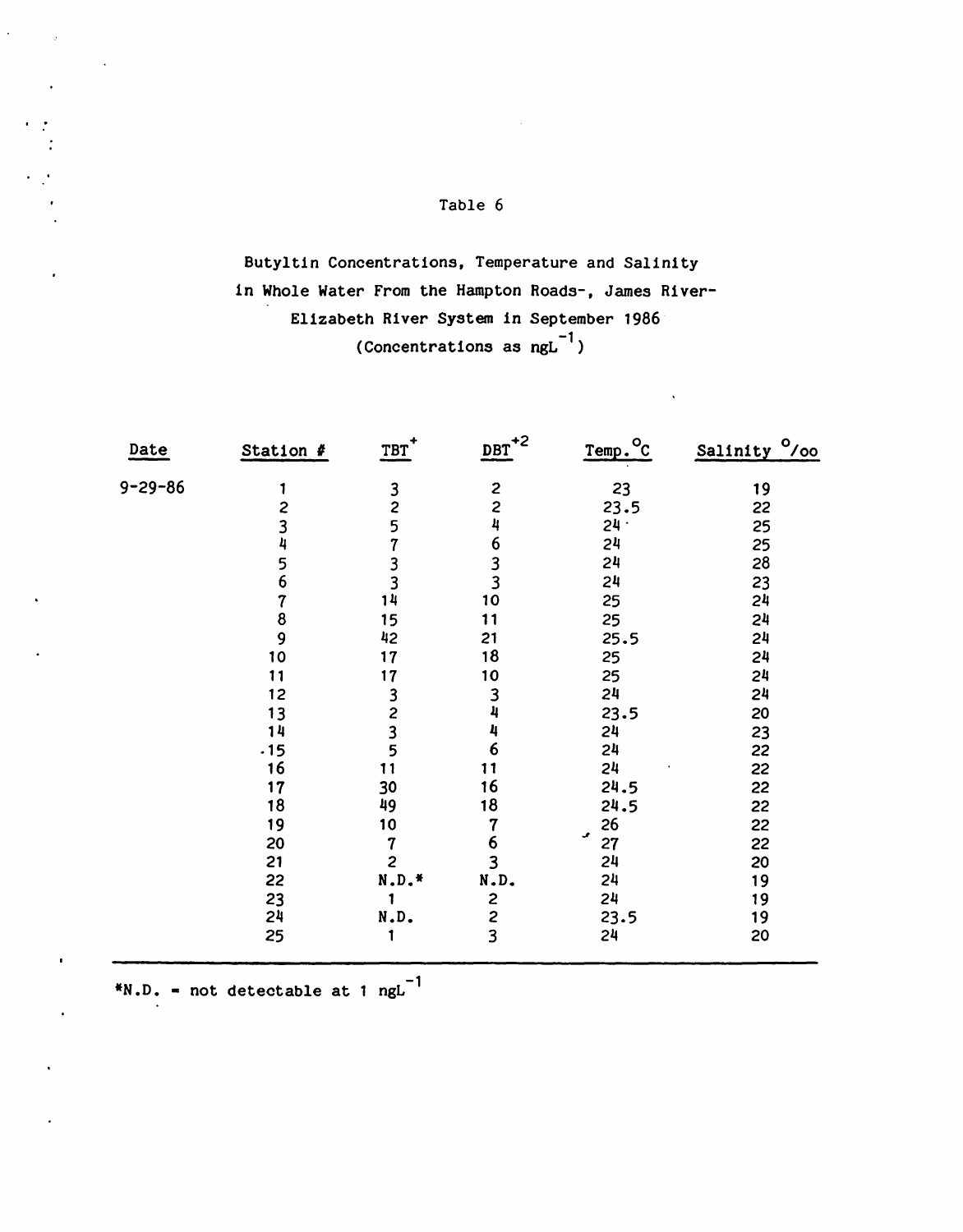$\hat{\vec{r}}$ 

 $\sim 10^7$ 

## Trlbutyltin Concentrations in Replicate Sediment Samples from Sarah Creek

| Subsample        | Sieve Size           | $\ddot{}$<br>TBT<br>ug/kg |
|------------------|----------------------|---------------------------|
|                  | $125 \mu$            | 1000                      |
| 2                | $125 \mu$            | 1300                      |
| 3                | 125 μ                | 1000                      |
| 4                | $125 \mu$            | 950                       |
| 5                | $125 \mu$            | 930                       |
| 6                | $125 \mu$            | 1000                      |
| $\boldsymbol{7}$ | $63 \mu$             | 1200                      |
| 8                | 65 <sub>µ</sub>      | 920                       |
| 9                | $63 \mu$             | 1100                      |
| 10               | 63 <sub>µ</sub>      | 1200                      |
| 11               | 63<br>$\mathbf{\mu}$ | 1100                      |
| 12               | 63<br>$\mathbf{\mu}$ | 1100                      |
|                  |                      |                           |

Overall mean =  $1075 + 121$  µg/kg

*J*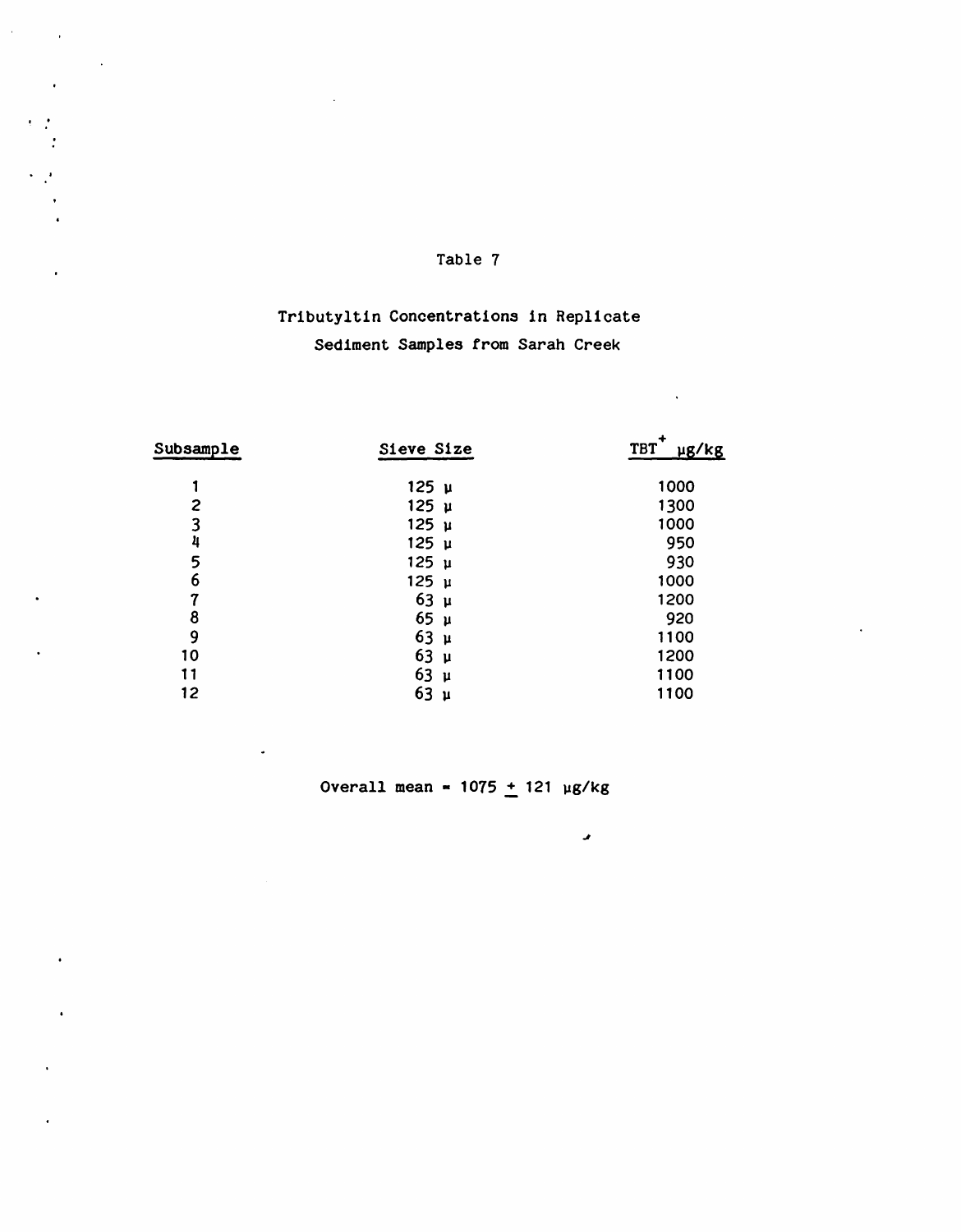

Figure 1. Sarah Creek Sampling Sites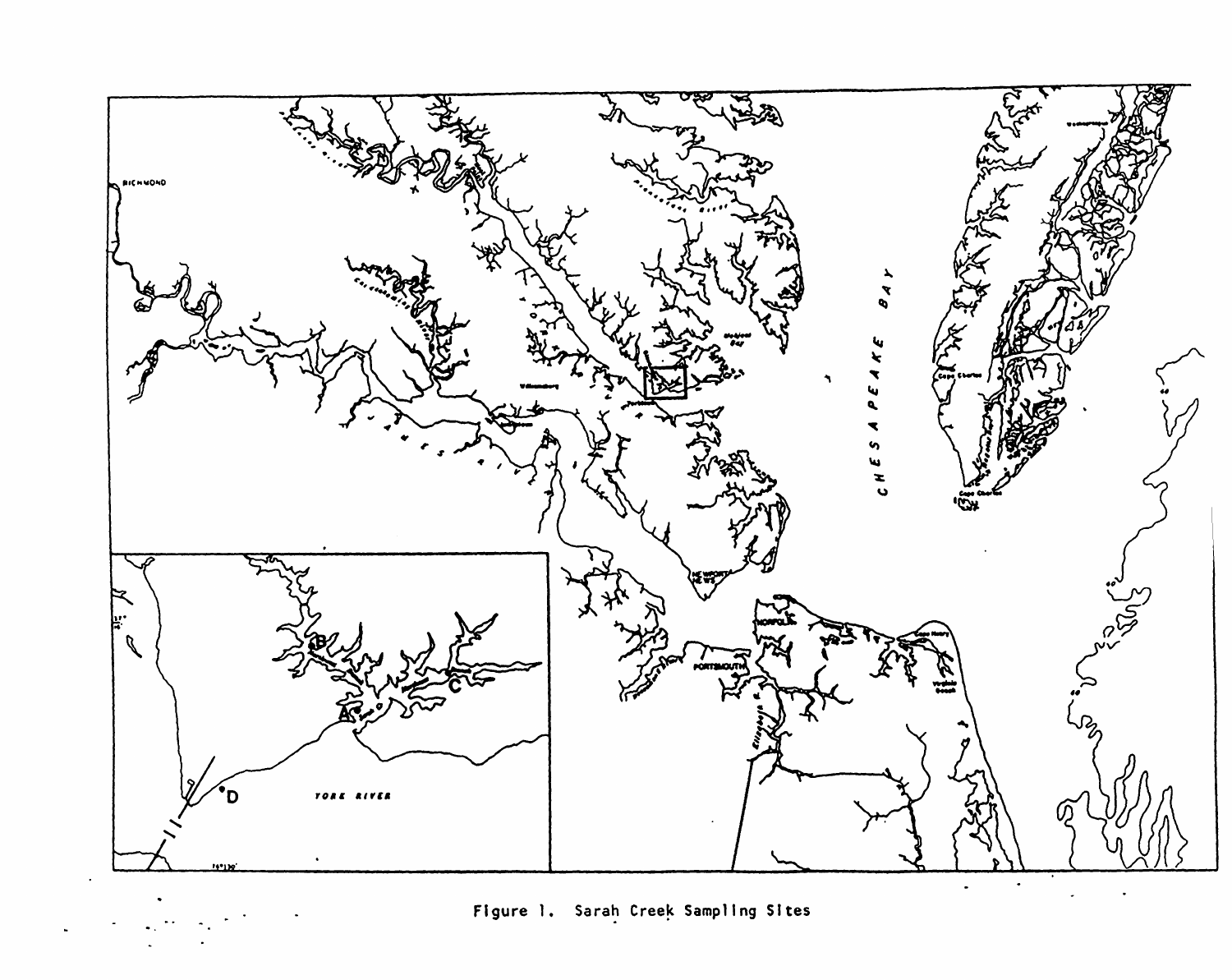

Figure 2. Hampton River Sampling Sites